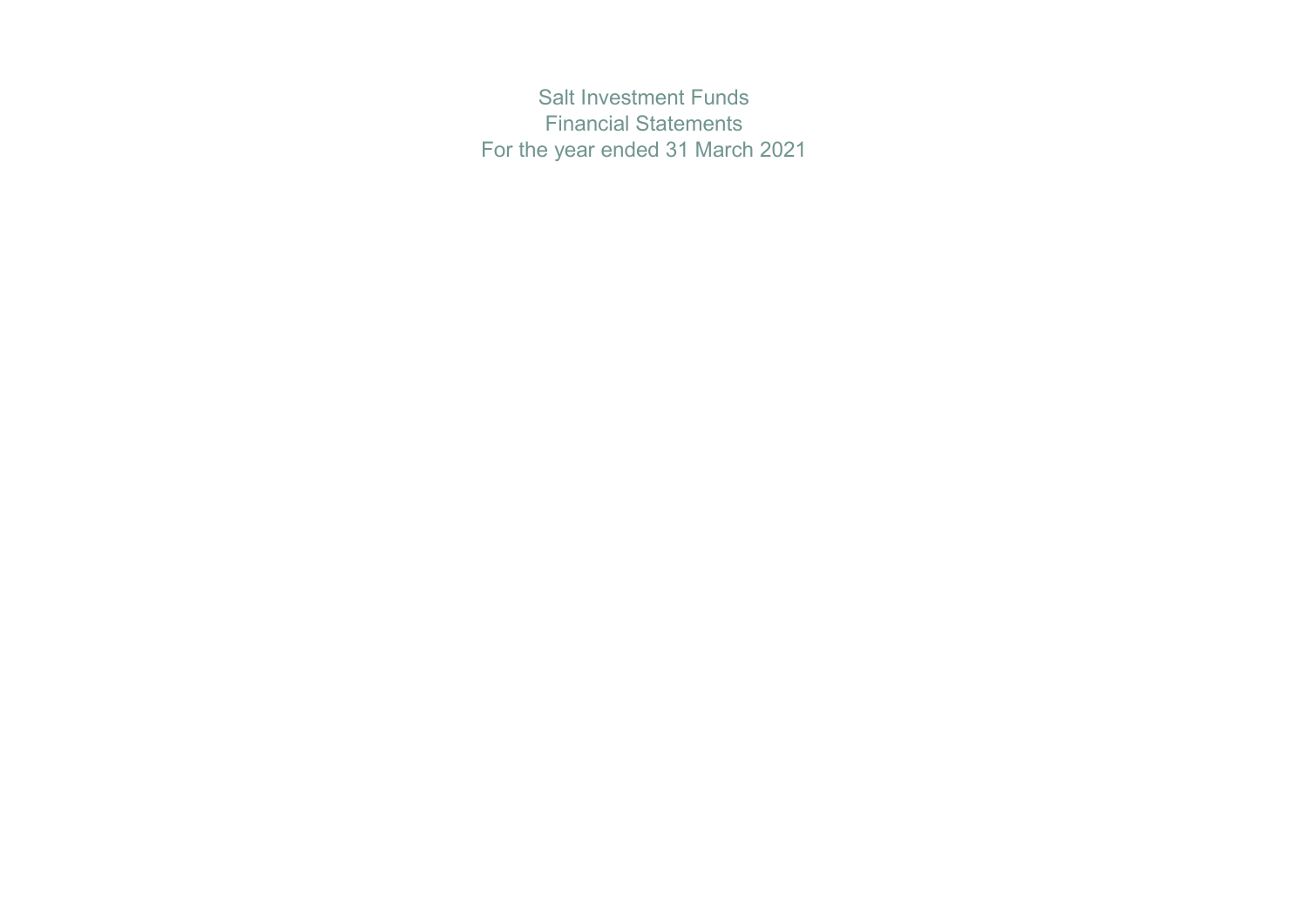## Manager's Statement

In the opinion of the Manager, the accompanying Financial Statements are drawn up so as to present fairly the financial position of the Salt Investment Funds as at 31 March 2021 and their results for the year ended on that of the Salt Investment Funds Trust Deed dated 7 September 2016, which replaced the original Trust Deed dated 16 April 2014.

The directors are of the opinion that the Salt Investment Funds will be able to pay its debts as and when they fall due.

Mfood

Director

Salt Investment Funds Limited

15 July 2021

## Additional Unitholder Information

### Notice of Trust Deed Amendment

Under clause 30.1 of the Trust Deed governing the Salt Investment Funds and the Financial Markets Conduct Act 2013 (FMC Act), the Manager, Salt Investment Funds Limited, is required to advise unitholders in summary form of Deed.

The Trust Deed was replaced on 7 September 2016 to align with the requirements of the FMC Act, and entry into the FMC regime.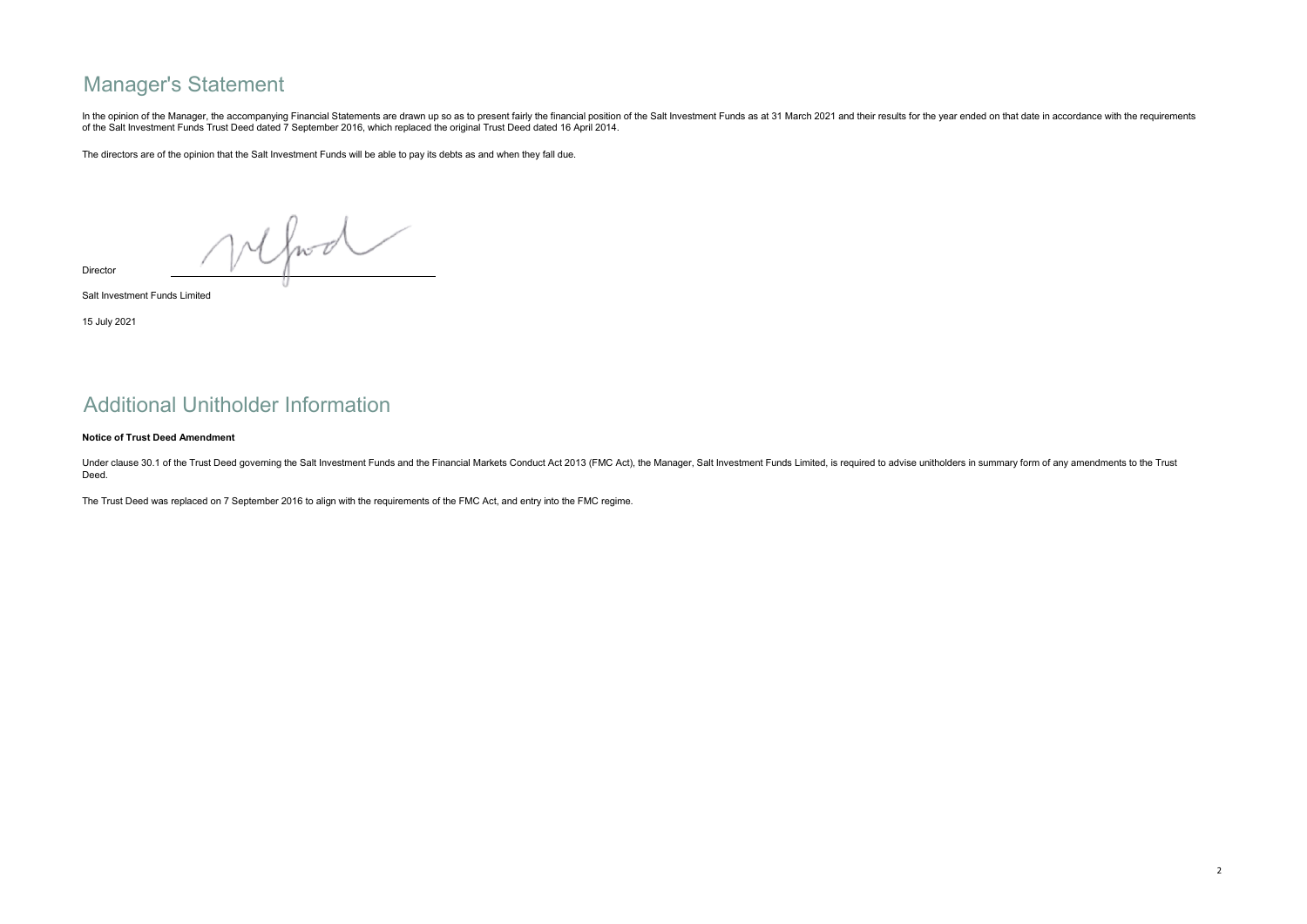# Statements of Comprehensive Income

|                                                                                             |             | <b>Enhanced Property Fund</b> |               | <b>Long Short Fund</b> |             | <b>NZ Dividend Appreciation Fund</b> |             | <b>Core NZ Shares Fund</b> |
|---------------------------------------------------------------------------------------------|-------------|-------------------------------|---------------|------------------------|-------------|--------------------------------------|-------------|----------------------------|
| For the year/period ended 31 March                                                          | <b>Note</b> | 2021                          | 2020          | 2021                   | 2020        | 2021                                 | 2020        | 2021                       |
|                                                                                             |             |                               |               |                        |             |                                      |             |                            |
| Income                                                                                      |             |                               |               |                        |             |                                      |             |                            |
| Interest income on financial assets at amortised cost                                       |             | 688                           | 3,777         | 82,602                 | 1,002,772   | 3,031                                | 19,827      | 371                        |
| Dividend and distribution income on financial assets at fair value through profit or loss   |             | 434,656                       | 526,032       | 2,107,367              | 4,761,472   | 2,258,368                            | 2,914,434   | 187,310                    |
| Dividend expense on financial liabilities at fair value through profit or loss              |             | (64, 494)                     | (84, 610)     | (1,029,887)            | (2,931,156) |                                      |             |                            |
| Net foreign currency gains/(losses) on cash and cash equivalents                            |             | 6,891                         | (10, 106)     | 144,531                | (26, 605)   | 28                                   | (404)       | $\blacksquare$             |
| Net gains/(losses) on financial assets and liabilities at fair value through profit or loss |             | 2,730,727                     | (1,674,179)   | 21,368,932             | (3,421,379) | 22,096,776                           | (1,898,745) | (27, 151)                  |
| Other income                                                                                |             | 1,266                         | 544           | 48,778                 | 60,349      | 6,409                                | 18,512      |                            |
| Total income/(loss)                                                                         |             | 3,109,734                     | (1, 238, 542) | 22,722,323             | (554, 547)  | 24,364,612                           | 1,053,624   | 160,530                    |
| <b>Expenses</b>                                                                             |             |                               |               |                        |             |                                      |             |                            |
| Management fees                                                                             | 9           | 99,121                        | 95,451        | 957,152                | 1,872,800   | 920,088                              | 863,595     | 68,577                     |
| Establishment cost recoveries                                                               |             |                               | 2,444         |                        |             |                                      |             |                            |
| Supervisor fees                                                                             | -9          | 6,408                         | 5,961         | 35,051                 | 66,102      | 53,228                               | 48,200      | 3,931                      |
| Administration fees                                                                         |             | 11,615                        | 10,942        | 67,369                 | 127,466     | 73,806                               | 68,767      | 5,625                      |
| <b>Transaction costs</b>                                                                    |             | 42,981                        | 47,828        | 1,481,258              | 2,370,513   | 212,189                              | 265,385     | 11,435                     |
| Other expenses                                                                              |             | 2,514                         | 3,101         | 23,309                 | 24,000      | 18,728                               | 25,646      | 2,616                      |
| <b>Total operating expenses</b>                                                             |             | 162,639                       | 165,727       | 2,564,139              | 4,460,881   | 1,278,039                            | 1,271,593   | 92,184                     |
| Operating profit/(loss)                                                                     |             | 2,947,095                     | (1,404,269)   | 20,158,184             | (5,015,428) | 23,086,573                           | (217, 969)  | 68,346                     |
| Profit/(loss) for the period attributable to Unitholders                                    |             | 2,947,095                     | (1,404,269)   | 20,158,184             | (5,015,428) | 23,086,573                           | (217, 969)  | 68,346                     |
| Total comprehensive income/(loss) for the period attributable to Unitholders                |             | 2,947,095                     | (1,404,269)   | 20,158,184             | (5,015,428) | 23,086,573                           | (217, 969)  | 68,346                     |

These statements are to be read in conjunction with the accompanying notes.

 $pwc$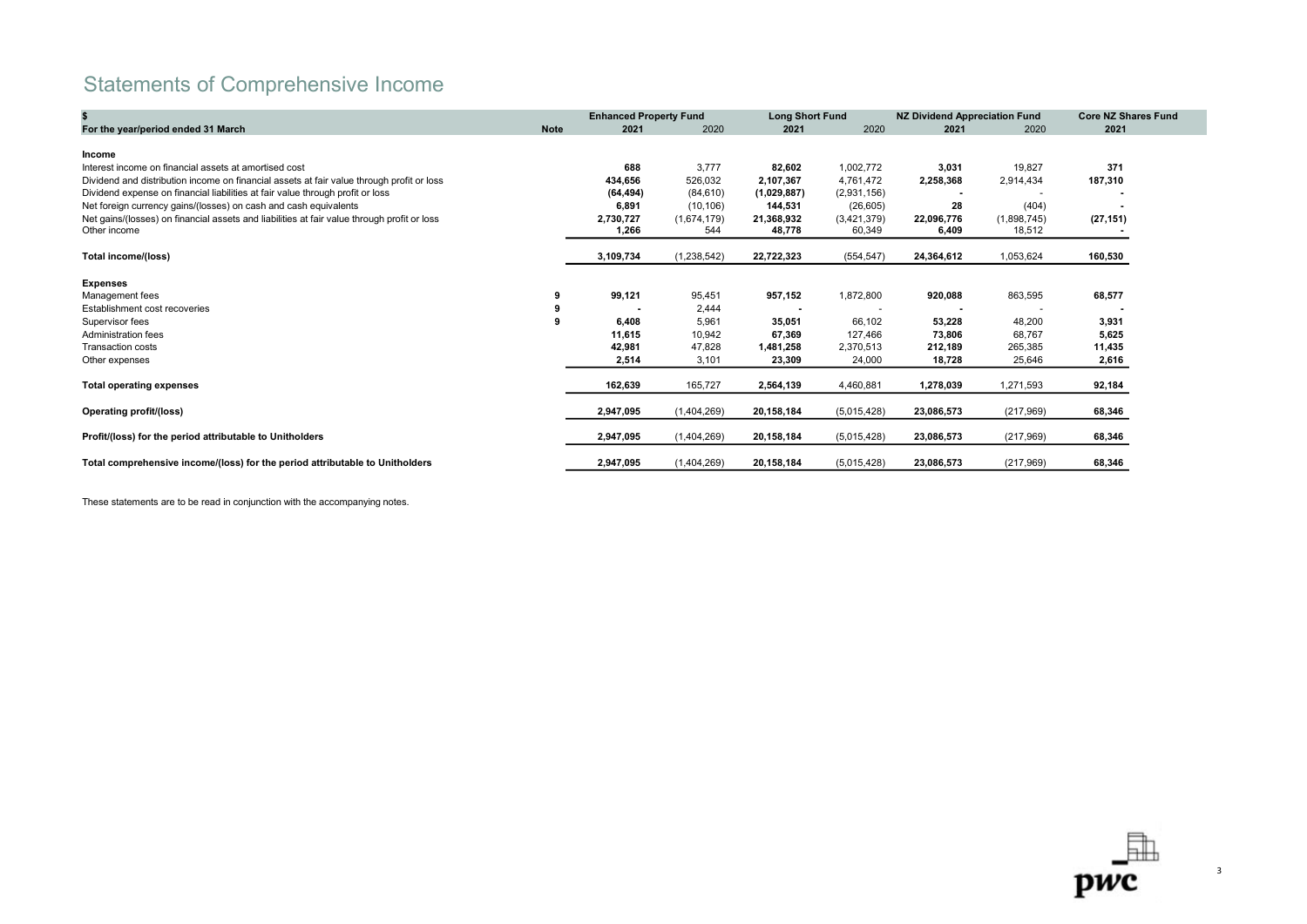# Statements of Changes in Net Assets Attributable to Unitholders

|                                                                              | <b>Enhanced Property Fund</b> |             | <b>Long Short Fund</b> |                | <b>NZ Dividend Appreciation Fund</b> |                | <b>Core NZ Shares Fund</b> |  |
|------------------------------------------------------------------------------|-------------------------------|-------------|------------------------|----------------|--------------------------------------|----------------|----------------------------|--|
| For the year/period ended 31 March                                           | 2021                          | 2020        | 2021                   | 2020           | 2021                                 | 2020           | 2021                       |  |
| Net assets attributable to Unitholders at the beginning of the period        | 11,745,569                    | 7,226,359   | 86,468,579             | 177,959,035    | 78,561,894                           | 83,017,446     |                            |  |
|                                                                              |                               |             |                        |                |                                      |                |                            |  |
| Proceeds from units issued                                                   | 2,656,805                     | 9,074,098   | 9,704,944              | 36,056,231     | 10,884,408                           | 32,635,940     | 22,188,594                 |  |
| Redemption of units                                                          | (4,644,797)                   | (2,818,397) | (65,742,682)           | (122,181,340)  | (9, 137, 961)                        | (33, 975, 311) | (1,999,098)                |  |
| <b>Distributions</b>                                                         | (433, 933)                    | (314, 405)  |                        |                | (2,306,988)                          | (2,935,726)    |                            |  |
| Unitholder tax                                                               | 5,141                         | (17, 817)   | (21, 994)              | (349, 919)     | 99,216                               | 37,514         | 8,866                      |  |
| Net increase/(decrease) from transactions in units                           | (2, 416, 784)                 | 5,923,479   | (56,059,732)           | (86, 475, 028) | (461, 325)                           | (4,237,583)    | 20,198,362                 |  |
|                                                                              |                               |             |                        |                |                                      |                |                            |  |
| Total comprehensive income/(loss) for the period attributable to Unitholders | 2,947,095                     | (1,404,269) | 20,158,184             | (5,015,428)    | 23,086,573                           | (217, 969)     | 68,346                     |  |
| Net assets attributable to Unitholders at the end of the period              | 12,275,880                    | 11,745,569  | 50,567,031             | 86,468,579     | 101,187,142                          | 78,561,894     | 20,266,708                 |  |
|                                                                              |                               |             |                        |                |                                      |                |                            |  |
| <b>Units</b>                                                                 | <b>Enhanced Property Fund</b> |             | <b>Long Short Fund</b> |                | <b>NZ Dividend Appreciation Fund</b> |                | <b>Core NZ Shares Fund</b> |  |
| For the year/period ended 31 March                                           | 2021                          | 2020        | 2021                   | 2020           | 2021                                 | 2020           | 2021                       |  |
|                                                                              |                               |             |                        |                |                                      |                |                            |  |
| Units on issue at the beginning of the period                                | 8,027,557                     | 4,602,858   | 66,553,004             | 126,730,115    | 55,567,055                           | 56,474,339     |                            |  |
| Units issued                                                                 | 1,541,733                     | 5,028,743   | 6,792,641              | 23,405,141     | 6,451,113                            | 20,253,758     | 22,196,761                 |  |
| Units redeemed                                                               | (2,875,358)                   | (1,604,044) | (45, 531, 768)         | (83, 582, 252) | (5,205,478)                          | (21, 161, 042) | (1,915,579)                |  |
| Units on issue at the end of the period                                      | 6,693,932                     | 8,027,557   | 27,813,877             | 66,553,004     | 56,812,690                           | 55,567,055     | 20,281,182                 |  |

These statements are to be read in conjunction with the accompanying notes.

 $\mathbf{p}\mathbf{w}\mathbf{c}$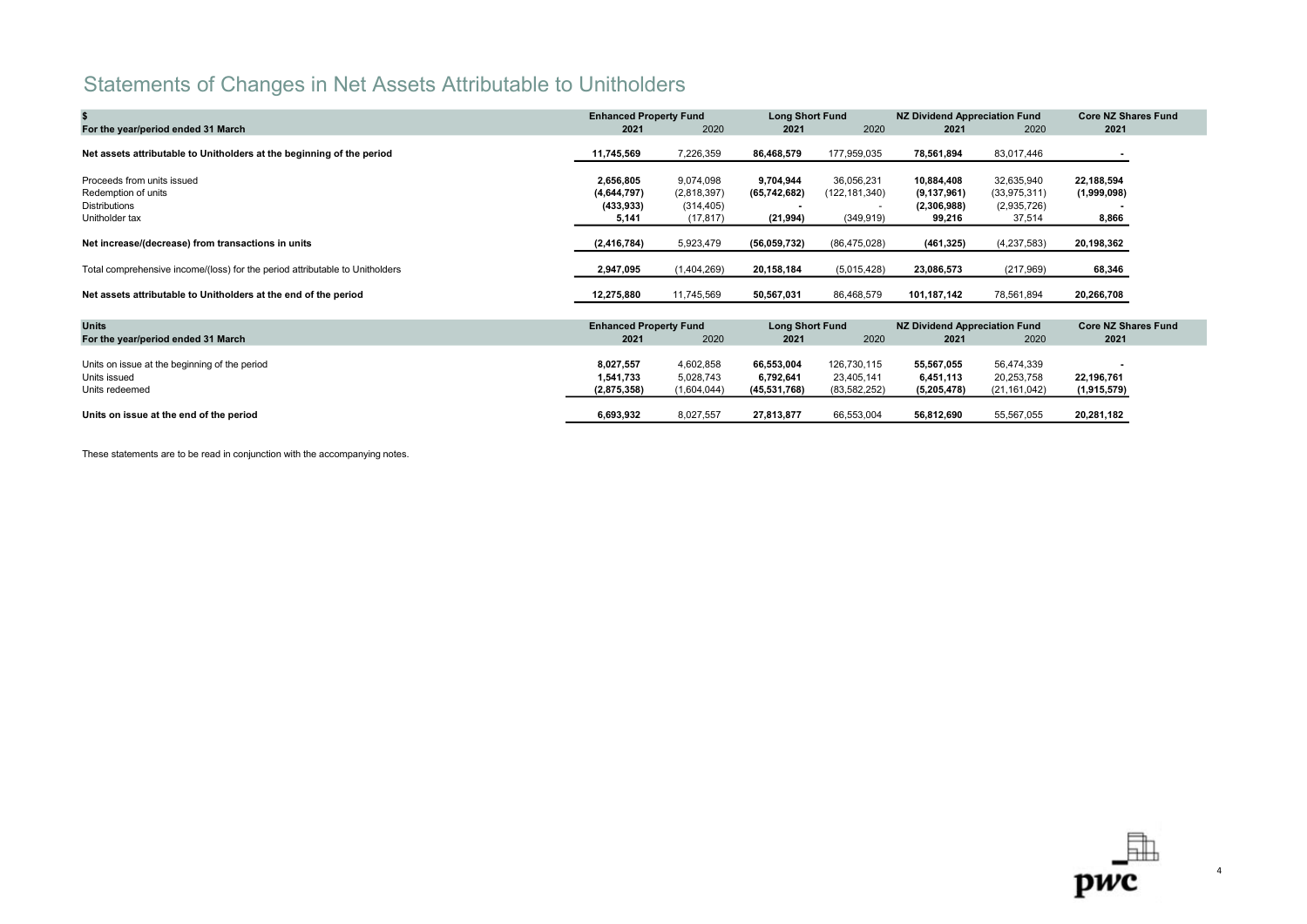## Statements of Financial Position

|                                                                             |             | <b>Enhanced Property Fund</b> |            | <b>Long Short Fund</b> |             | <b>NZ Dividend Appreciation Fund</b> |            | <b>Core NZ Shares Fund</b> |
|-----------------------------------------------------------------------------|-------------|-------------------------------|------------|------------------------|-------------|--------------------------------------|------------|----------------------------|
| As at 31 March                                                              | <b>Note</b> | 2021                          | 2020       | 2021                   | 2020        | 2021                                 | 2020       | 2021                       |
|                                                                             |             |                               |            |                        |             |                                      |            |                            |
| <b>Current assets</b>                                                       |             |                               |            |                        |             |                                      |            |                            |
| Cash and cash equivalents                                                   |             | 360,188                       | 117,286    | 4,701,877              | 5,958,594   | 769,105                              | 2,508,767  | 311,596                    |
| Cash and cash equivalents pledged as collateral                             |             |                               |            | 19,500,000             | 48,000,000  |                                      |            |                            |
| Financial assets at fair value through profit or loss                       |             | 11,527,781                    | 10,875,164 | 43,307,302             | 75,061,822  | 99,860,536                           | 75,851,010 | 19,878,015                 |
| Financial assets at fair value through profit or loss pledged as collateral |             | 1,123,000                     | 1,234,000  | 3,432,423              | 2,239,005   |                                      |            |                            |
| Due from brokers                                                            |             | 153,968                       | 58,440     | 4,758,538              | 6,144,792   | 183,416                              | 266,883    | 83,983                     |
| Contributions receivable                                                    |             | 2,157                         | 811        | 79,460                 | 95,326      | 3,520                                | 120        |                            |
| Other receivables                                                           |             | 14,740                        | 18,614     | 230,193                | 680,364     | 385,212                              | 539,296    | 78,332                     |
| Tax receivable on behalf of unitholders                                     |             | 8,662                         | 1,484      | 90,041                 | 7,132       | 99,221                               | 37,731     | 8,866                      |
|                                                                             |             |                               |            |                        |             |                                      |            |                            |
| <b>Total assets</b>                                                         |             | 13,190,496                    | 12,305,799 | 76,099,834             | 138,187,035 | 101,301,010                          | 79,203,807 | 20,360,792                 |
| <b>Current liabilities</b>                                                  |             |                               |            |                        |             |                                      |            |                            |
| Financial liabilities at fair value through profit or loss                  |             | 829,322                       | 453,763    | 23,028,186             | 43,442,104  |                                      |            |                            |
| Due to brokers                                                              |             | 61,996                        | 71,502     | 2,230,436              | 7,349,420   | $\blacksquare$                       | 535,760    | 70,912                     |
| Payable to related parties                                                  | 9           | 11,094                        | 13,338     | 75,167                 | 156,421     | 100,429                              | 93,691     | 20,294                     |
| Withdrawals payable                                                         |             |                               | 5,366      | 60,511                 | 402,697     |                                      | З          |                            |
| Other payables                                                              |             | 12,204                        | 6,568      | 138,419                | 363,415     | 13,439                               | 12,401     | 2,878                      |
| Tax payable on behalf of unitholders                                        |             |                               | 9,693      | 84                     | 4,399       | $\blacksquare$                       | 58         |                            |
|                                                                             |             |                               |            |                        |             |                                      |            |                            |
| <b>Total liabilities</b>                                                    |             | 914,616                       | 560,230    | 25,532,803             | 51,718,456  | 113,868                              | 641,913    | 94,084                     |
| Net assets attributable to Unitholders                                      |             | 12,275,880                    | 11,745,569 | 50,567,031             | 86,468,579  | 101,187,142                          | 78,561,894 | 20,266,708                 |

These statements are to be read in conjunction with the accompanying notes.

The Directors of Salt Investment Funds Limited authorised these Financial Statements for issue on 15 July 2021.

Director **Director** Director **Director Director Director Director Director** 

Mfood

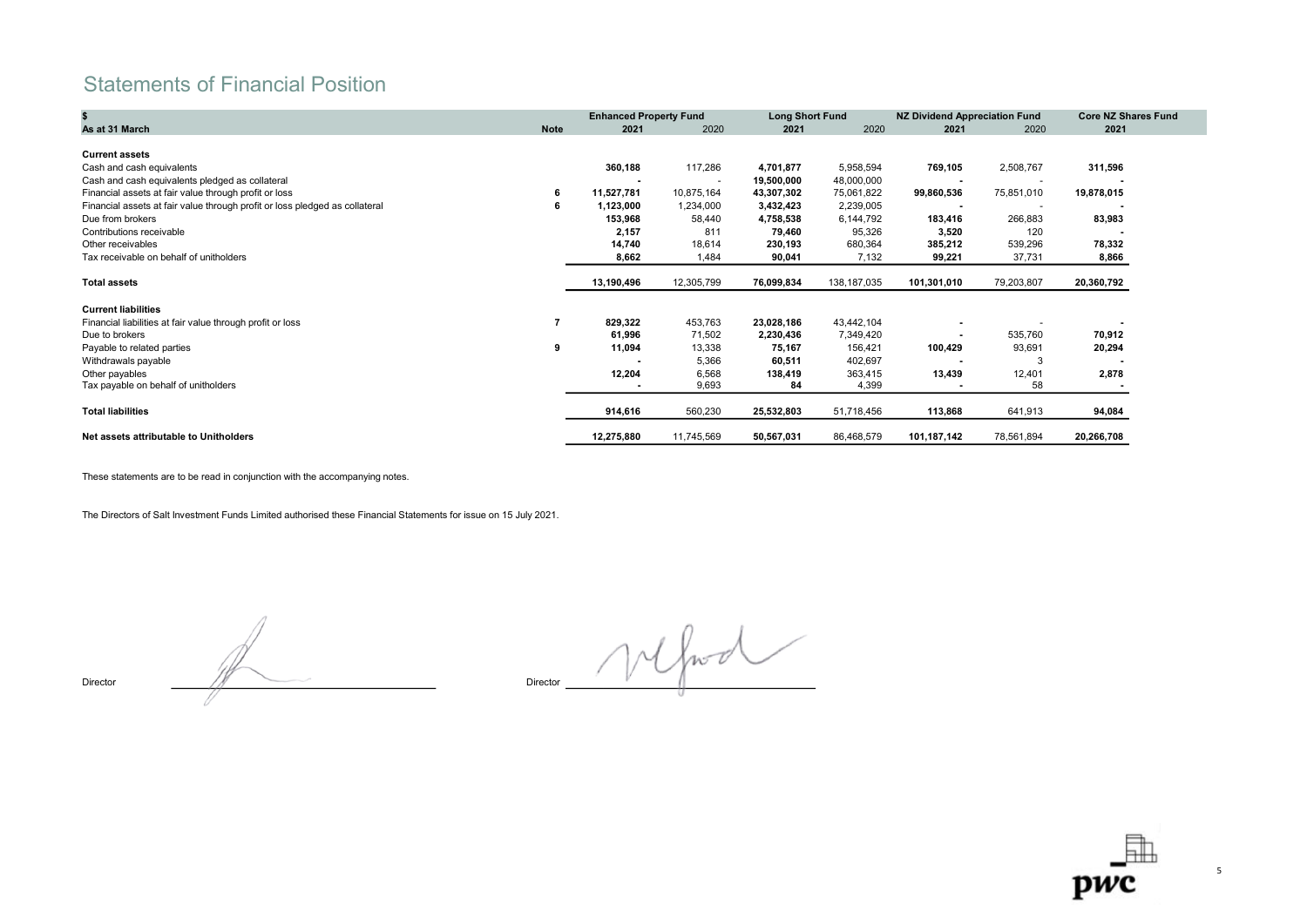## Statements of Cash Flows

|                                                                                                |             | <b>Enhanced Property Fund</b> |                | <b>Long Short Fund</b> |                 | <b>NZ Dividend Appreciation Fund</b> |              | <b>Core NZ Shares Fund</b> |
|------------------------------------------------------------------------------------------------|-------------|-------------------------------|----------------|------------------------|-----------------|--------------------------------------|--------------|----------------------------|
| For the year/period ended 31 March                                                             | <b>Note</b> | 2021                          | 2020           | 2021                   | 2020            | 2021                                 | 2020         | 2021                       |
| Cash flows from operating activities                                                           |             |                               |                |                        |                 |                                      |              |                            |
| Proceeds from sale of financial assets                                                         |             | 11,783,211                    | 10,967,784     | 438,874,731            | 688,465,650     | 48,234,908                           | 63,644,624   | 3,219,296                  |
| Proceeds from derivative financial instruments                                                 |             | 61,966                        | 27,887         | 933,954                | 837,725         |                                      |              |                            |
| Purchase of financial assets and settlement of financial liabilities                           |             | (9, 182, 485)                 | (17, 201, 702) | (409, 834, 174)        | (672, 137, 409) | (50, 117, 366)                       | (59,931,099) | (1,430,948)                |
| Purchase and settlement of derivative financial instruments                                    |             | (97, 381)                     | (52, 538)      | (2,029,771)            | (870, 946)      |                                      |              |                            |
| Net change in cash and cash equivalents pledged as collateral                                  |             |                               |                | 28,500,000             | 52,000,000      |                                      |              |                            |
| Dividends received on financial assets at fair value through profit or loss                    |             | 332,749                       | 455,548        | 2,374,631              | 4,938,160       | 1,929,489                            | 2,595,727    | 97,162                     |
| Dividends paid on financial liabilities at fair value through profit or loss                   |             | (59, 167)                     | (40, 521)      | (1,231,902)            | (2,326,799)     |                                      |              |                            |
| Interest income received                                                                       |             | 793                           | 3,903          | 104,150                | 1,153,595       | 3,407                                | 21,147       | 309                        |
| Other income                                                                                   |             | 1,266                         | 544            | 48,778                 | 60,349          | 6,409                                | 18,512       |                            |
| Operating expenses paid                                                                        |             | (164, 574)                    | (155, 597)     | (2,668,374)            | (4,605,637)     | (1, 270, 263)                        | (1,240,987)  | (69, 012)                  |
| Net cash inflow/(outflow) from operating activities                                            | 10          | 2,676,378                     | (5,994,692)    | 55,072,023             | 67,514,688      | (1,213,416)                          | 5,107,924    | 1,816,807                  |
| Cash flows from financing activities                                                           |             |                               |                |                        |                 |                                      |              |                            |
| Proceeds from units issued                                                                     |             | 2,325,434                     | 8,824,948      | 9,720,815              | 36,007,668      | 9,032,219                            | 30,360,800   | 493,887<br>$***$           |
| Redemptions of units                                                                           |             | (4,650,163)                   | (2,813,031)    | (66,084,868)           | (123, 928, 995) | (9, 137, 964)                        | (34,006,282) | (1,999,098)                |
| Unitholders tax liabilities                                                                    |             | (11,730)                      | 21,927         | (109, 218)             | (208, 376)      | 37.668                               | 32,525       |                            |
| Distributions*                                                                                 |             | (103,908)                     | (65, 380)      |                        |                 | (458, 197)                           | (660, 505)   |                            |
| Net cash (outflow)/inflow from financing activities                                            |             | (2,440,367)                   | 5,968,464      | (56, 473, 271)         | (88, 129, 703)  | (526, 274)                           | (4,273,462)  | (1,505,211)                |
| Net increase/(decrease) in cash and cash equivalents                                           |             | 236,011                       | (26, 228)      | (1,401,248)            | (20,615,015)    | (1,739,690)                          | 834,462      | 311,596                    |
| Cash and cash equivalents at the beginning of the financial period                             |             | 117,286                       | 153,620        | 5,958,594              | 26,600,214      | 2,508,767                            | 1,674,709    |                            |
|                                                                                                |             |                               |                |                        |                 |                                      |              |                            |
| Foreign exchange gains/(losses) on cash and cash equivalents denominated in foreign currencies |             | 6,891                         | (10, 106)      | 144,531                | (26, 605)       | 28                                   | (404)        |                            |
| Cash and cash equivalents at the end of the financial period                                   |             | 360.188                       | 117,286        | 4,701,877              | 5,958,594       | 769.105                              | 2,508,767    | 311,596                    |

\* In addition to the distributions paid in cash, the Enhanced Property Fund reinvested distributions of \$330,025 into the Fund during the year ended 31 March 2021 and the NZ Dividend Appreciation Fund reinvested distributi March 2021.

For Enhanced Property Fund and NZ Dividend Appreciation Fund, prior year comparative figures for cash flows from financing activities have been corrected for non-cash items previously recognised in re-invested distribution Enhanced Property Fund and \$2,275,221 for NZ Dividend Appreciation Fund, which are non-cash items, were recognised in error as distributions paid, with a corresponding amount recognised as proceeds from units issued. There activities or the statement of changes in net assets attributable to unitholders.

\*\* In addition to the cash proceeds from units issued, on 3 December 2020, the Core NZ Shares Fund received a non-cash in specie transfer from a third party totalling \$21,694,707.

These statements are to be read in conjunction with the accompanying notes.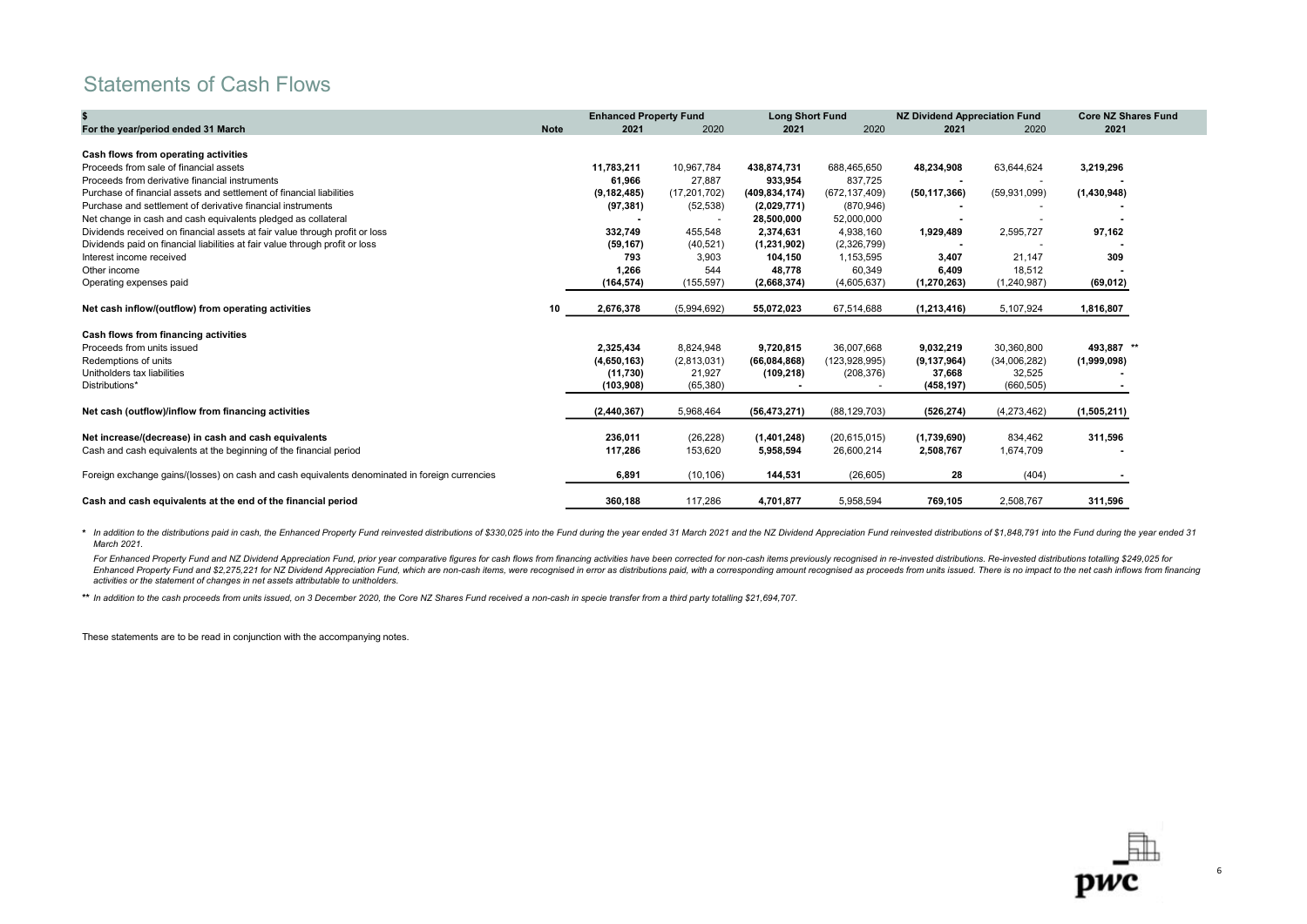### 1. General information

### Reporting Entities

The Salt Investment Funds ('the Funds') are open-ended investment funds domiciled in New Zealand and originally established in Auckland under a Master Trust Deed dated 16 April 2014. This Master Trust Deed was replaced wit September 2016 to align with the requirements of the Financial Markets Conduct Act 2013 (FMC Act), and entry into the FMC regime.

Unit Trust Establishment Deeds between the Manager and The New Zealand Guardian Trust Company Limited ('the Supervisor') have been executed for the following funds:

- \* Salt Enhanced Property Fund (previously known as the Salt Listed Property Fund) was established on 16 April 2014 and commenced operations on 11 November 2014.
- \* Salt Long Short Fund was established on 16 April 2014 and commenced operations on 30 June 2014.
- \* Salt NZ Dividend Appreciation Fund was established on 16 April 2014 and commenced operations on 30 June 2015.
- \* Salt Core NZ Shares Fund was established on 16 September 2020 and commenced operations on 1 December 2020.

The Funds are a registered Managed Investment Scheme as defined by the FMC Act and are subject to the provisions of that Act.

The objectives of the Funds are as follow:

- \* Salt Enhanced Property Fund: The Fund targets a portfolio of shares of New Zealand and Australian property trusts, companies and other property related securities. The Fund may also, at our discretion, short sell securit active currency management to generate returns (although generally will be fully hedged). The Fund's investment objective is to outperform the S&P/NZX All Real Estate Gross Index on a rolling three year basis.
- \* Salt Long Short Fund: The Fund aims to deliver positive absolute returns in all market environments. In addition to holding "long-only" New Zealand and Australian securities, the Fund may at the Manager's discretion short and utilise active currency management to generate returns. The Fund's investment objective is to outperform the Reserve Bank of New Zealand Official Cash Rate +5% p.a. benchmark over the full market cycle.
- \* Salt NZ Dividend Appreciation Fund: The Fund targets a portfolio of shares of New Zealand companies that may, in the Manager's opinion, pay high and sustainable dividends.
- \* Salt Core NZ Shares Fund: The Fund targets a portfolio of shares of New Zealand companies that may, in the Manager's opinion, provide a high total return. The Fund may also invest opportunistically in shares of Australia

The Funds' investment activities are managed by Salt Investment Funds Limited (the 'Manager'). The registered office for Salt Investment Funds Limited is Level 3, The Imperial Buildings, 44 Queen Street, Auckland.

These Financial Statements were authorised for issue by the Board of Directors of the Manager on 15 July 2021.

### Statutory Base

The Financial Statements have been prepared in accordance with the requirements of the FMC Act and the Master Trust Deed.

### 2. Summary of significant accounting policies

The principal accounting policies applied in the preparation of these Financial Statements are set out below. These policies have been consistently applied throughout the period presented, unless otherwise stated.

### 2.1 Basis of preparation

The Financial Statements have been prepared in accordance with the requirements of the FMC Act, the Master Trust Deed and Generally Accepted Accounting Practice in New Zealand (NZ GAAP). These Financial Statements comply w to International Financial Reporting Standards (NZ IFRS), and other applicable Financial Reporting Standards, as appropriate for for-profit entities. The Financial Statements also comply with International Financial Report Statements have been prepared under the historical cost convention, as modified by the revaluation of financial assets and liabilities (including derivative financial instruments) at fair value through profit or loss.

The Financial Statements are prepared for the year ended 31 March 2021, except for the Core NZ Shares Fund, which is presented for the period from 16 September 2020 (date of establishment) to 31 March 2021. Comparative fig March 2020. There are no comparatives for the Core NZ Shares Fund as it commenced operations during the current reporting period.

### Standards and amendments to existing standards effective 1 April 2020 impacting the Funds

There are no standards, amendments to standards or interpretations that are effective for the year beginning on 1 April 2020 that have a material effect on the Financial Statements of the Funds.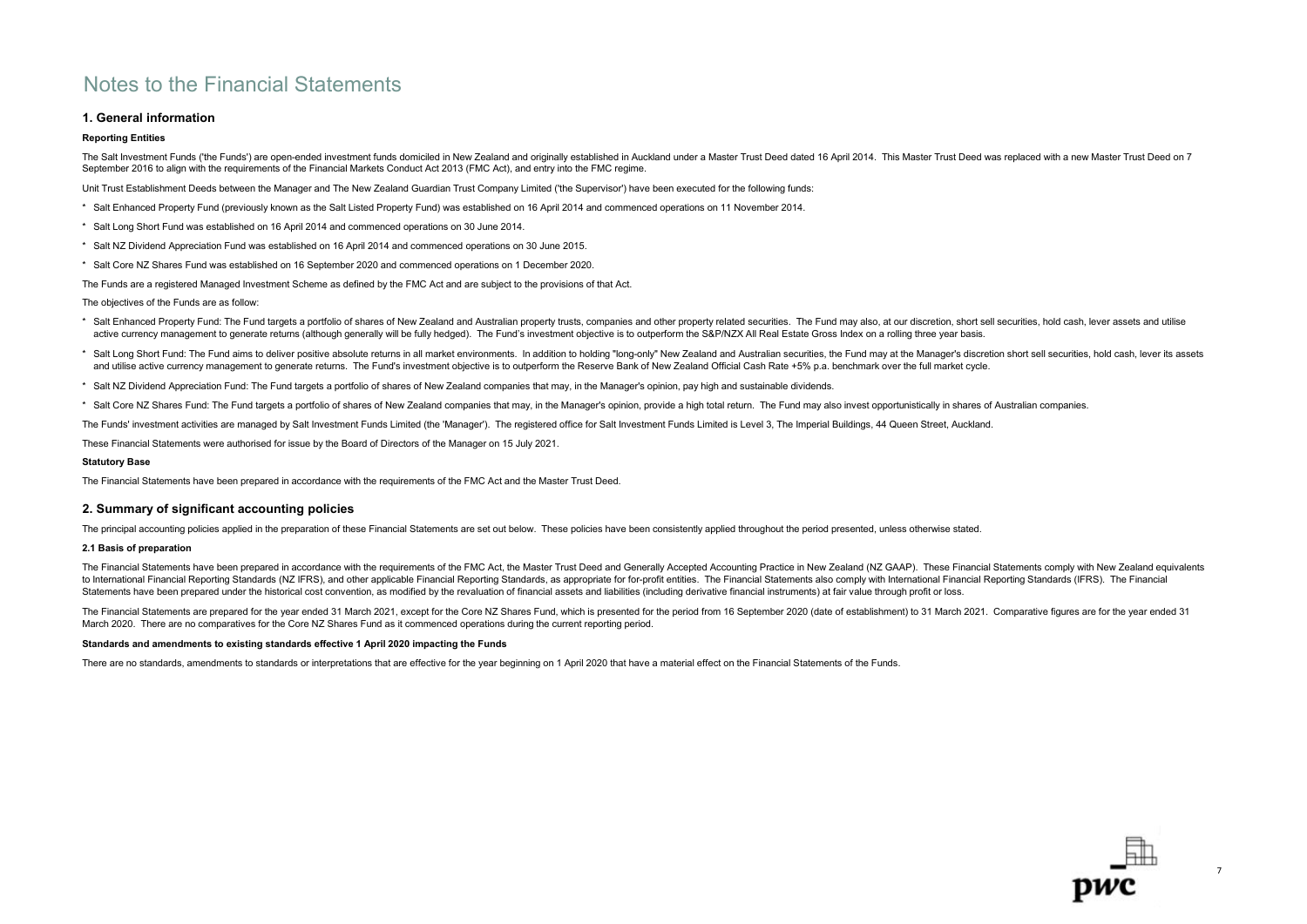### 2. Summary of significant accounting policies (continued)

### 2.2 Financial instruments

### (a) Classification

### Financial assets

Financial assets are recognised initially at fair value. After initial recognition, financial assets are measured at fair value or amortised cost, determined on the basis of both (a) the Fund's business model for managing flow characteristics of the financial asset.

### (i) Financial assets at fair value through profit or loss

Financial assets at fair value through profit or loss can be either designated as such upon initial recognition or measured at fair value in accordance with NZ IFRS 9 Financial Instruments. The portfolio of financial asset evaluated on a fair value basis. The Funds are primarily focused on fair value information and use that information to assess the assets' performance and to make decisions. Financial assets at fair value through profit or Australian listed equity instruments held long, fixed interest instruments and derivatives (including forward currency contracts) that have a positive fair value at year end. The Funds do not designate any derivatives as h

#### (ii) Financial assets at amortised cost

(a) Cash and cash equivalents include deposits held at call with banks and deposits with brokers in New Zealand dollars and foreign currencies, but does not include cash pledged as collateral which is disclosed separately, cost.

(b) Receivables are amounts representing assets owing to the Funds and may include amounts due for interest or dividends, contributions receivable or amounts due from brokers for securities sold that have been contracted f year end.

#### Financial liabilities

### (i) Financial liabilities at fair value through profit or loss

Financial liabilities at fair value through profit or loss can be either designated as such upon initial recognition or measured at fair value in accordance with NZ IFRS 9. The portfolio of financial liabilities is managed value basis. Financial liabilities at fair value through profit or loss comprise of New Zealand and Australian listed equity instruments sold short and derivatives (including forward foreign exchange contracts) that have a Long Short Fund and the Salt Enhanced Property Fund makes short sales in which a borrowed security is sold in anticipation of a decline in the market value of that security or it may use short sales for various arbitrage t

#### (ii) Financial liabilities at amortised cost

(a) Payables are amounts representing liabilities and accrued expenses owing by the Funds at year end and may include related party fees, withdrawals payable and amounts due to brokers for purchase of unsettled securities

### (b) Recognition, measurement and derecognition

#### (i) Financial assets and liabilities at fair value through profit or loss

The Funds recognise financial assets and liabilities at fair value through profit or loss on the date they become parties to the contractual agreement. Financial assets and liabilities at fair value through profit or loss costs are expensed as incurred in the Statements of Comprehensive Income.

Subsequent to initial recognition, all financial assets and liabilities at fair value through profit or loss are measured at fair value. Gains and losses arising from changes in the fair value are recognised in the Stateme

Financial assets at fair value through profit or loss are derecognised when the rights to receive cash flows from the investments have expired or the Fund has transferred substantially all of the risks and rewards of owner through profit or loss are derecognised when the obligation under the liability is discharged, cancelled or expires. Any gain or loss arising on derecognition of the financial asset or financial liability at fair value thr Comprehensive Income in the year the item is derecognised.

#### (ii) Financial assets and liabilities at amortised cost

The Funds recognise financial assets at amortised cost on the date they become parties to the contractual agreement. Financial assets and liabilities at amortised cost are initially recognised at fair value.

Subsequent to initial recognition, all financial assets and liabilities at amortised cost are measured at amortised cost less any impairment. Any impairment charge is recognised in the Statements of Comprehensive Income. A measure the loss allowance of all financial assets at amortisca than amount equal to the lifetime expected credit losses if the credit risk has increased significantly since initial recognition. If at the reportion date, t since initial recognition, the Funds shall measure the loss allowance at an amount equal to 12 month expected credit losses. If the credit risk increases to the point that it is considered to be credit impaired, interest i carrying amount adjusted for the loss allowance. A significant increase in credit risk is defined by management as any contractual payment which is more than 30 days past due or a counterparty credit rating which has falle payment which is more than 90 days past due is considered credit impaired.

Financial assets at amortised cost are derecognised when the rights to receive cash flows from the investments have expired or the Funds have transferred substantially all or the risks and rewards of ownership. Financial l derecognised when the obligation under the liability is discharged, cancelled or expires. Any gain or loss arising on derecognition of the financial asset or financial liability at amortised cost is included in the Stateme item is derecognised.

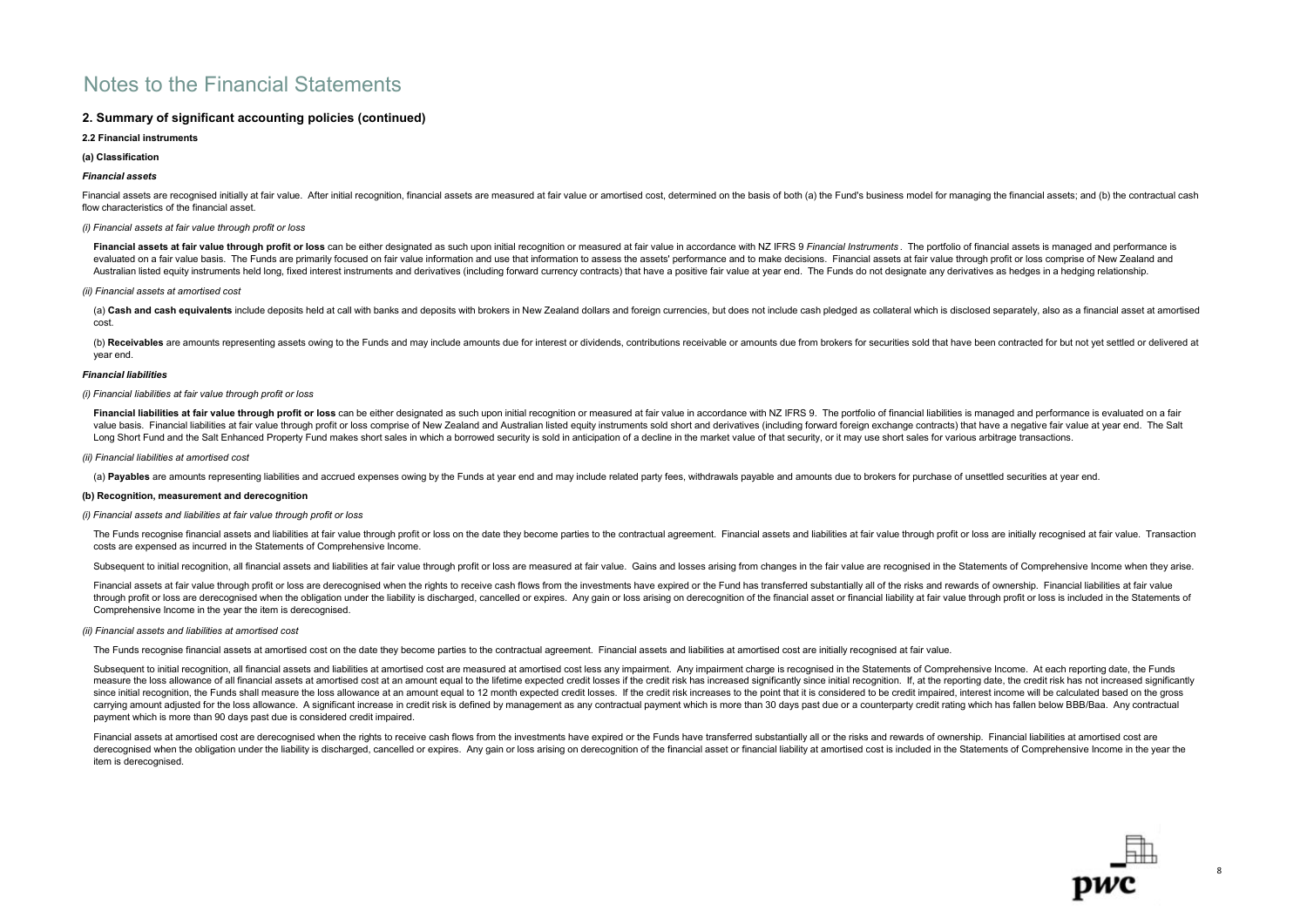### 2. Summary of significant accounting policies (continued)

### 2.2 Financial instruments (continued)

### (c) Fair value estimation

Fair value is the price that would be received to sell an asset or paid to transfer a liability in an orderly transaction between market participants at the measurement date.

#### · Fair value in an active market

The fair value of financial assets and liabilities traded in active markets, such as public trading securities are based on quoted market prices at the close of trading on the reporting date, where the last traded prices f where the last traded price is not within the bid-ask spread, management will determine the point within the bid-ask spread that is most representative of fair value.

#### · Fair value in an inactive or unquoted market

The fair value of financial assets and liabilities that are not traded in an active market is determined using valuation techniques. The Funds' use a variety of methods and makes assumptions that are based on market condit techniques used include the use of recent arm's length market transactions, reference to other instruments that are substantially the same, discounted cash flow analysis, option pricing models and other valuation technique making the maximum use of market inputs and relying as little as possible on entity-specific inputs.

The fair value of derivatives that are not exchange-traded is estimated at the amount that the Funds would receive or pay to terminate the contract at year end taking into account current market conditions (volatility and creditworthiness of the counterparties. The fair value of a forward contract is determined as the net present value of estimated future cash flows, discounted at appropriate market rates as at the valuation date.

#### 2.3 Offsetting financial instruments

Financial assets and liabilities are offset and the net amount reported in the Statements of Financial Position when there is a legally enforceable right to offset the recognised amounts and there is an intention to settle liability simultaneously. The legally enforceable right must not be contingent on future events and must be enforceable in the normal course of business and in the event of default, insolvency or bankruptcy of the company

#### 2.4 Net assets attributable to unitholders

The Funds issue units that are redeemable at the Unitholders' option and have identical features and are therefore classified as equity. Redemotions takes place at the Redemotion Price which represents the unit price less redeemable units is measured at the redemption amount that is payable (based on the redemption unit price) at the balance date if Unitholders exercised their right to put the units back to the Funds gross of the spread to

Units are issued to unitholders at the subscription value, which represents the unit price plus transaction costs.

Applications received for units in the Funds are recorded net of any entry fees payable prior to the issue of units in the Funds. Redemptions from the Funds are recorded gross of any exit fees payable after the cancellatio and redeemed at the holder's option at prices based on the Fund's net asset value per unit at the time of issue or redemption. The Funds' unit prices are calculated by dividing the net assets attributable to the holders of units of the Fund. In accordance with the provisions of the offering documents, investment positions are valued based at the appropriate market value for the purpose of determining the net asset value per unit for subscrip

#### 2.5 Investment income

### Interest income and expense

Interest income on financial assets at amortised cost is included as interest in the Statements of Comprehensive Income on an accruals basis. Interest expense on any overdrawn bank accounts are recorded as interest expense Income on the accruals basis.

#### Dividend and distribution income and expenses

Dividend and distribution income and dividend expenses are recognised on the ex-dividend date with any related foreign withholding tax recorded in the Statements of Changes in Net Assets Attributable to Unitholders as a un from financial assets at fair value through profit or loss is recognised in the Statements of Comprehensive Income within dividend and distribution income on financial assets at fair value through profit or loss. Dividend recognised in the Statements of Comprehensive Income within dividend expense on financial liabilities at fair value through profit or loss.

### Net gains and losses on financial assets and liabilities at fair value through profit or loss

Realised and unrealised gains and losses are reflected in the Statements of Comprehensive Income as net gains/(losses) on financial instruments at fair value through profit or loss.

Unrealised gains or losses include the change in net market value of investments held as at balance date and the reversal of prior years unrealised gains or losses on investments that have been realised in the current year based on the gross sale proceeds and the weighted average cost of the investments sold.

9

טער⊑<br>DWC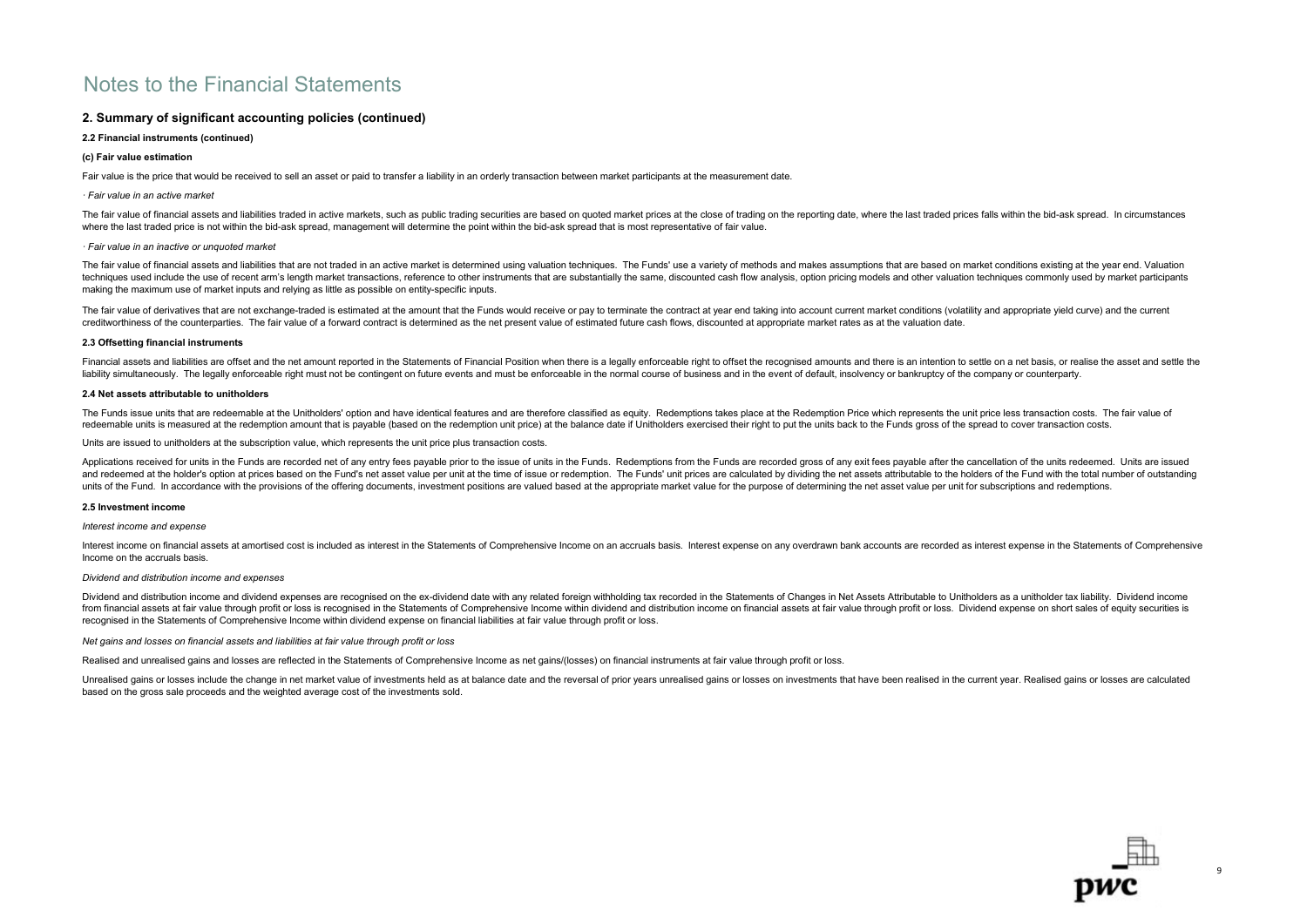### 2. Summary of significant accounting policies (continued)

### 2.6 Collateral

Cash collateral provided by the Funds is identified in the Statements of Financial Position as 'cash and cash equivalents pledged as collateral" and is not included as a component of 'cash and cash equivalents'. For collat collateral is provided has the right by contract to sell or re-pledge the collateral the Fund classifies that asset in their Statements of Financial Position separately from other assets and liabilities as pledged collater does not have the right to sell or re-pledge, a disclosure of the collateral provided is made in the notes to the Financial Statements.

### 2.7 Expenses

All expenses, including the Funds' management fees, performance fees and supervisor fees, are recognised in the Statements of Comprehensive Income on an accruals basis.

### 2.8 Foreign currency translation

### (a) Functional and presentation currency

Items included in the Funds' Financial Statements are measured using the currency of the primary economic environment in which they operate (the "functional currency"). The functional currency for the Funds is the New Zeal which the Funds compete for funds and are regulated. The majority of the Funds' investors are from New Zealand, with the subscriptions and redemptions of the units denominated in New Zealand dollars. The performance of the Zealand dollars. The Manager considers the New Zealand dollar as the currency that most faithfully represents the economic effects of the underlying transactions, events and conditions. The Financial Statements are present also the Funds' presentation currency.

### (b) Transactions and balances

Foreign currency transactions are translated into the functional currency using the exchange rates prevailing at the dates of the transactions. Foreign currency assets and liabilities are translated into the functional cur end.

Foreign exchange gains and losses resulting from translation are included in the Statements of Comprehensive Income.

Foreign exchange gains and losses relating to cash and cash equivalents are presented in the Statements of Comprehensive Income within 'net foreign currency gains/(losses) on cash and cash equivalents'.

Foreign exchange gains and losses relating to the financial assets and liabilities carried at fair value through profit or loss are presented in the Statements of Comprehensive Income within 'net gains/(losses) on financia

### 2.9 Income tax

The Funds qualify as and have elected to be Portfolio Investment Entities (PIE) for tax purposes. Under the PIE regime income is effectively taxed in the hands of the Unitholders and therefore the Funds have no income tax expense is recognised in the Statements of Comprehensive Income. Income is disclosed gross of any resident and foreign withholding taxes deducted at source and the taxes are included in Unitholder tax liabilities in the St Attributable to Unitholders.

Under the PIE regime, the Manager attributes the taxable income of the Funds to Unitholders in accordance with the proportion of their interest in the Funds. The income attributed to each Unitholder is taxed at the Unithol capped at 28% on redemptions and annually at 31 March each year.

Unitholder tax liabilities disclosed in the Statements of Changes in Net Assets Attributable to Unitholders consists of withdrawals to meet Unitholder tax liabilities under the PIE regime and any resident and foreign withh

### 2.10 Goods and services tax ("GST")

The Funds are not registered for GST. The Statements of Comprehensive Income and Statements of Cash Flows have been prepared so that all components are stated inclusive of GST. All items in the Statements of Financial Posi

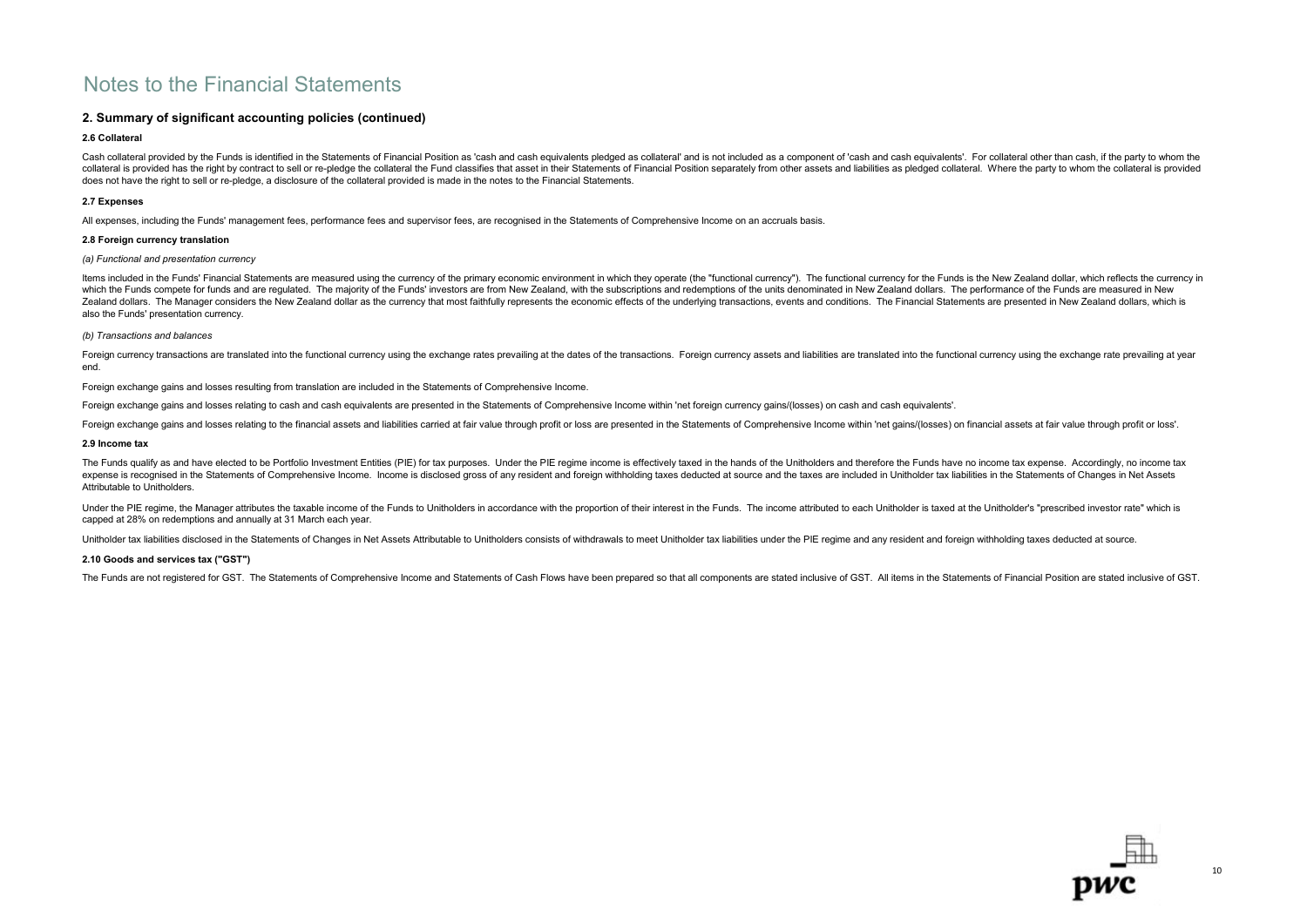### 3. Critical accounting estimates and judgements

The Manager of the Funds make estimates and assumptions that affect the reported amounts of assets and liabilities. The resulting accounting estimates will, by definition, seldom equal the related actual results. The estim significant risk of causing a material adjustment to the carrying amounts of assets and liabilities are outlined below. Estimates are continually evaluated and are based on historical experience among other factors, includ believed to be reasonable under the circumstances.

### Fair value of securities not quoted in an active market

The fair value of securities not quoted in an active market may be determined by the Manager using reputable pricing sources (such as pricing agencies) or indicative prices from bond/debt market-makers. Where no market dat counter derivatives, the Manager will price positions based on valuation models and techniques generally recognised within the industry.

The valuation models employed use observable data, to the extent practicable. However, areas such as credit risk, volatilities and correlations require the Manager to make estimates. Changes in assumptions about these fact of financial instruments

For certain other financial instruments, including amounts due from/to brokers, accounts payable and accrued expenses, the carrying amounts approximate fair value due to the short term nature of these financial instruments

### Net assets attributable to Unitholders

The Funds classify units as equity instruments in accordance with NZ IAS 32, 'Financial Instruments: Presentation'. The Funds continue to assess the classification of the redeemable units to ensure it has all the features paragraphs 16A and 16B of NZ IAS 32.

COVID-19 has been a dominating feature of the social economic and market backdrop since the beginning of 2020. A global vaccination program began in early 2021, though vaccination levels remain well short of what is requir all countries still vulnerable to a resurgence in the virus. As economies have re-opened the release of pent-up demand has led to supply bottlenecks which is generating a sharp rise in inflation. It remains to be seen whet banks to look through it, or whether it becomes something more fundamental requiring a monetary response. The COVID experience has also led to a step-change in some key structural trends such as working from home and shopp an increased sense of urgency in the need for action on climate change and sustainability. The effect of COVID on the Funds for the year ending 31 March 2021 was an increase in levels of volatility of investment returns. T in the prices of the Funds' underlying investments assets.

### 4. Derivative financial instruments

### 4.1 Forward foreign currency contracts

Forward foreign currency contracts are contractual obligations to buy or sell one currency on a future date in exchange for a second currency at a specified forward foreign exchange rate which is established in an organise between the parties to the contract and are not traded on an exchange. The Funds' open positions in forward contracts at balance date are outlined below:

|                                                                         | <b>Enhanced Property Fund</b> |         | <b>Long Short Fund</b> |            | NZ Dividend Appreciation Fund |      | <b>Core NZ Shares Fund</b> |
|-------------------------------------------------------------------------|-------------------------------|---------|------------------------|------------|-------------------------------|------|----------------------------|
| As at 31 March                                                          | 2021                          | 2020    | 2021                   | 2020       | 2021                          | 2020 | 2021                       |
| Forward exchange contracts (notional value in NZ\$)<br>Sell AUD/Buv NZD | 971,074                       | 831,582 | 13.248.815             | 23.434.172 |                               |      | $\sim$                     |
| Forward exchange contracts (fair value in NZ\$)<br>Sell AUD/Buy NZD     | (7, 845)                      | 5,909   | (129, 605)             | 36,220     |                               |      | $\sim$                     |

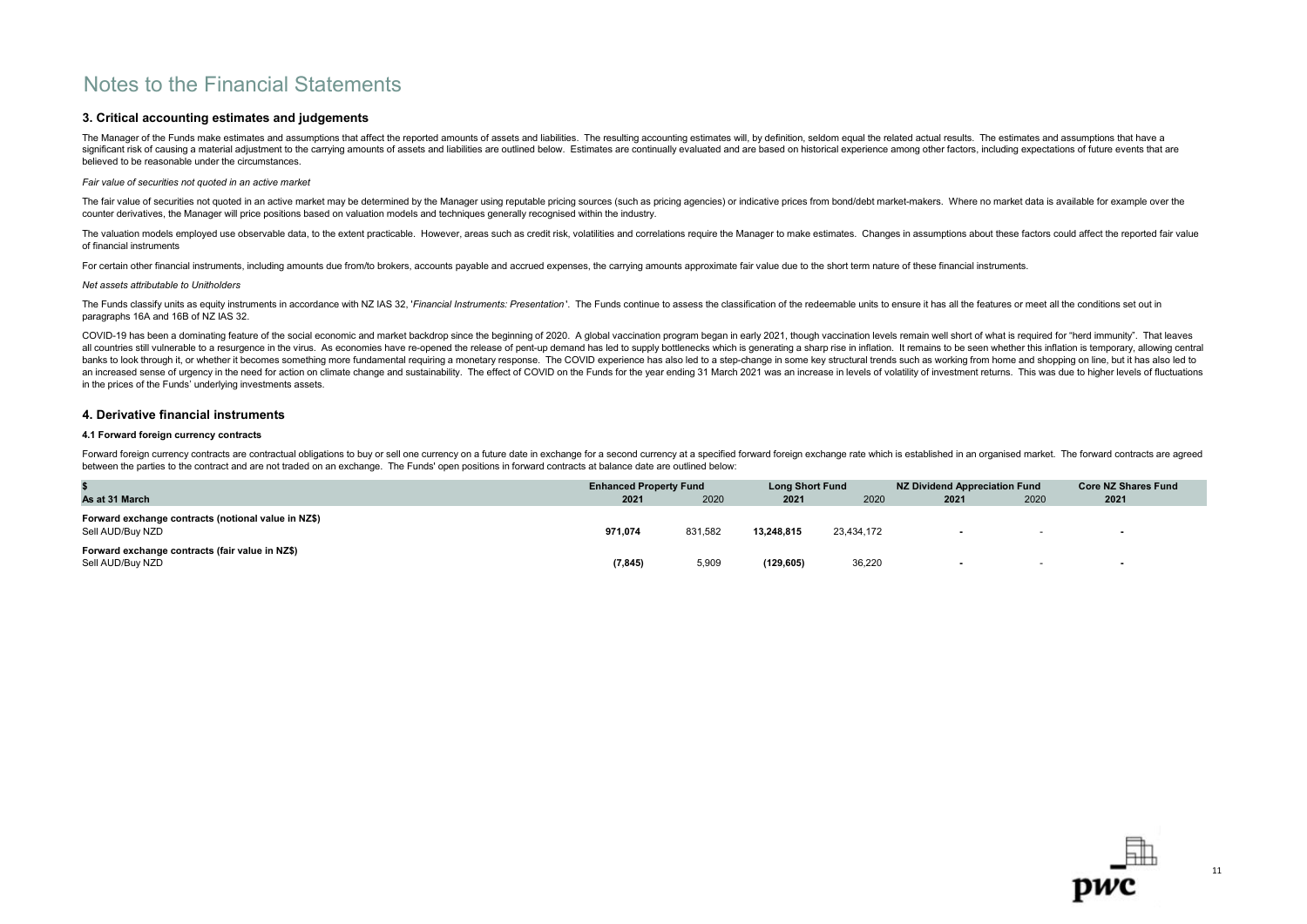### 5. Financial risk management

### 5.1 Financial risk factors

The Funds' activities expose the Funds to a variety of financial risks: market risk (including currency risk, cash flow interest rate risk and price risk), credit risk and liquidity risk

All investments in securities present a risk of loss of capital. The Funds hold long listed equities where the maximum loss of capital is limited to the carrying value of those positions. On the equity securities sold shor The maximum loss of capital on the forward currency contracts is limited to the notional contract values of those positions.

The management of these risks is carried out by the Manager under policies approved by the Board of Directors. The Board provides written principles for overall risk management, as well as written policies covering specifi interest rate risk, credit risk, the use of derivative financial instruments and the investment of excess liquidity.

The Enhanced Property Fund and Long Short Funds use of leverage can increase the Funds' exposure to this risk, which in turn can also increase the potential returns/(losses) the Funds can achieve. The Manager manages these securities level.

The Manager uses different methods to measure and manage the various types of risk to which it is exposed; these methods are explained below.

### 5.1.1 Market risk

(a) Price risk

The Funds invest in a combination of listed and unlisted Australian and New Zealand equities. These equity instruments are market linked and are susceptible to general market fluctuations and individual share price movemen the Funds to market price risk arising from holding investments for which prices in the future are uncertain. Where non-monetary financial instruments - for example, the listed equities - are denominated in Australian doll currency and then converted into New Zealand dollars will also fluctuate because of changes in foreign exchange rates. Paragraph (b) 'Foreign exchange risk' below sets out how this component of price risk is managed and me

The Funds' Manager uses a combination of the following strategies to mitigate some of the price risk.

The Manager diversifies the Funds' holdings in a wide range of positions to reduce the amount of risk and adheres to position limits for individual securities in accordance with the Fund's investment quidelines and overall Fund and Long Short Fund also recognise that the potential losses on a short position are unlimited if the share's price rises and manage individual security exposure so that positions sizes are rarely as large as long pos conviction.

For Enhanced Property Fund and Long Short Fund, the Manager monitors the Fund's net equity exposure and gross equity exposure.

Net equity exposure is defined as:

(Absolute Value of Long Positions - Absolute Value of Short Positions) Gross Fund Value

Gross equity exposure is defined as:

### Gross Fund Value (Absolute Value of Long Positions + Absolute Value of Short Positions)

The Manager manages these exposures by the setting of limits, as below:

- \* The limit of the net equity exposure imposed on the Enhanced Property Fund is between +70% (the value of the long positions exceed the value of the short positions by 70%) and +100% net equity exposure. The maximum gross value of long positions and short positions) taking into account leverage through the use of short selling and derivatives is 200% of the Fund's gross fund value.
- \* The limit of the net equity exposure imposed on the Long Short Fund is between -30% (the value of the short positions exceed the value of the long position by 30%) and +60% net equity exposure (the value of the long posi positions by 60%). The maximum gross equity exposure (the combined value of long positions and short positions) taking into account leverage through the use of short selling and derivatives is 400% of the Fund's gross fund

The Manager also adopts a hedging strategy at its discretion where the Funds invest in foreign denominated investments to mitigate exposure to currency risk.

The table below summarises the sensitivity of the Funds' net assets attributable to Unitholders to movements in the listed equity prices, including the effect of movements in foreign currency exchange rates, as at 31 March the Funds' invest had increased or decreased by 5% with all other variables held constant, this would have had the following impact on the Statements of Comprehensive Income and Net Assets Attributable to Unitholders:

|                                                | <b>Enhanced Property Fund</b> |                       |                         | <b>Long Short Fund</b>   |                          | NZ Dividend Appreciation Fund | <b>Core NZ Shares Fund</b> |
|------------------------------------------------|-------------------------------|-----------------------|-------------------------|--------------------------|--------------------------|-------------------------------|----------------------------|
| As at 31 March                                 | 2021                          | 2020                  | 2021                    | 2020                     | 2021                     | 2020                          | 2021                       |
| 5% increase in prices<br>5% decrease in prices | 589,156<br>(589, 156)         | 582,475<br>(582, 475) | 192,057.<br>(1.192.057) | 1.691.125<br>(1,691,125) | 4,993,027<br>(4,993,027) | 3,792,551<br>(3,792,551)      | 993,901<br>(993, 901)      |

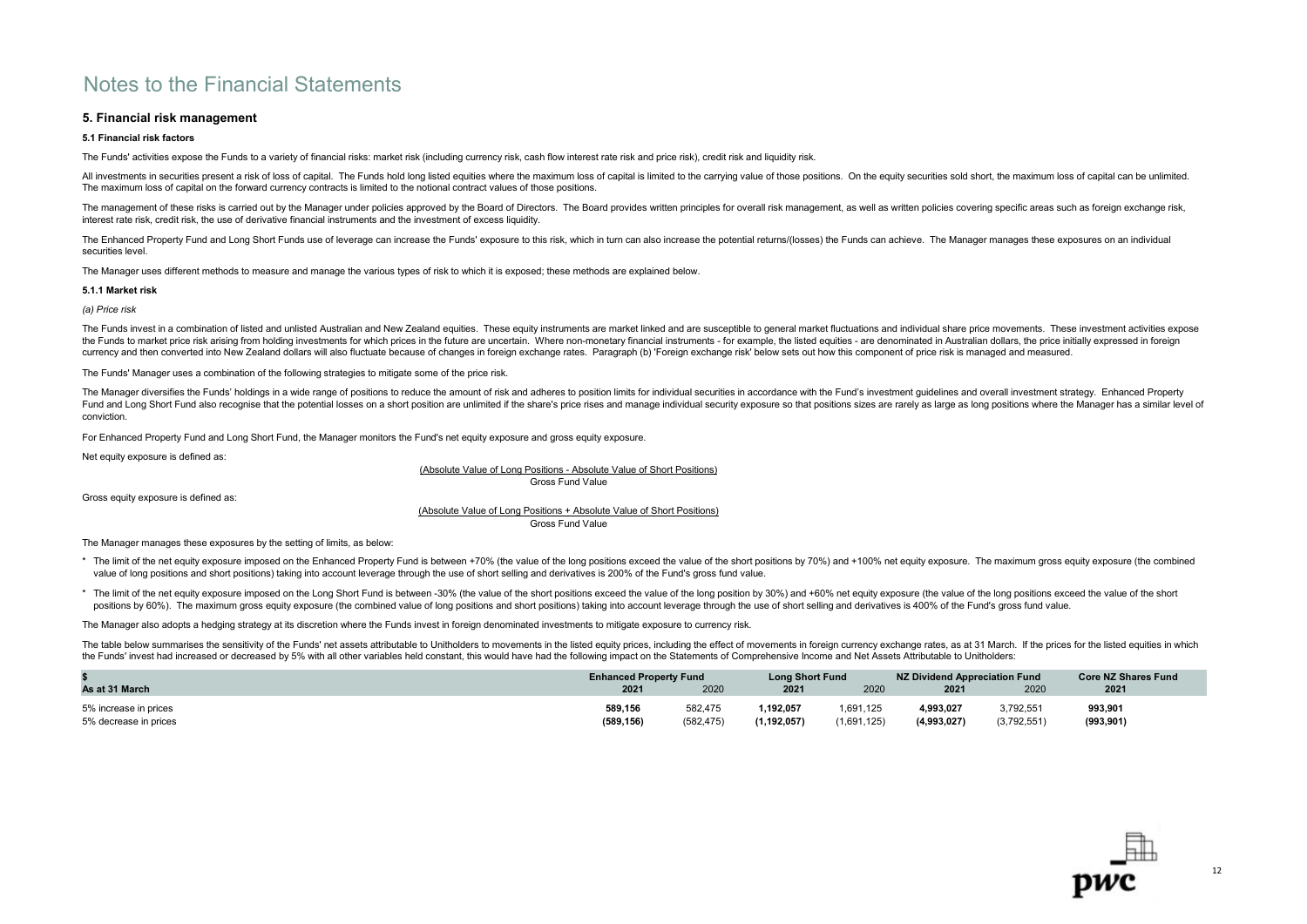### 5. Financial risk management (continued)

### 5.1.1 Market risk (continued)

(b) Foreign exchange risk

The Funds also operate internationally and hold both monetary and non-monetary assets denominated in currencies other than New Zealand dollars, the functional currency. Foreign currency risk, as defined in NZ IFRS 7. 'Fina as the value of future transactions, recognised monetary assets and monetary liabilities denominated in other currencies fluctuate due to changes in foreign exchange rates. NZ IFRS 7 considers the foreign exchange exposure liabilities to be a component of market price risk not foreign currency risk.

Foreign exchange risk management is undertaken by the Funds' Manager who adopts a policy of generally being fully hedged while retaining the right to be partially hedged or unhedged.

At the balance date the Funds had the following foreign currency exposures due to holdings of monetary assets and liabilities (expressed in NZD equivalents):

|                               | <b>Enhanced Property Fund</b> |            | <b>Long Short Fund</b> |                | NZ Dividend Appreciation Fund |      | <b>Core NZ Shares Fund</b> |
|-------------------------------|-------------------------------|------------|------------------------|----------------|-------------------------------|------|----------------------------|
| As at 31 March                | 2021                          | 2020       | 2021                   | 2020           | 2021                          | 2020 | 2021                       |
| Monetary assets/(liabilities) |                               |            |                        |                |                               |      |                            |
| Australian Dollar (AUD)       | (792, 492)                    | (792, 857) | (9,884,261)            | (19, 140, 387) |                               |      |                            |

The table below summarises the impact on the Statements of Comprehensive Income and Net Assets Attributable to Unitholders on monetary assets and liabilities, comprising of debt instruments, receivables and cash equivalent exchange rates between the New Zealand dollar and the foreign currencies increased or decreased by 5% with all other variables held constant. The analysis is based on an exchange rate movement of 5% which represents the Ma reasonable possible shift in exchange rates with regard to historical volatility.

|                                                                                                          | <b>Enhanced Property Fund</b> |                     | <b>Long Short Fund</b> |                        | NZ Dividend Appreciation Fund |        | <b>Core NZ Shares Fund</b> |
|----------------------------------------------------------------------------------------------------------|-------------------------------|---------------------|------------------------|------------------------|-------------------------------|--------|----------------------------|
| As at 31 March                                                                                           | 2021                          | 2020                | 2021                   | 2020                   | 2021                          | 2020   | 2021                       |
| <b>Monetary assets/(liabilities)</b><br>Exchange rates increased by 5%<br>Exchange rates decreased by 5% | 37,738<br>(41,710)            | 37,755<br>(41, 729) | 470.679<br>(520, 224)  | 911.447<br>(1,007,389) |                               | $\sim$ |                            |

(c) Interest rate risk

Interest rate risk arises from the effects of fluctuations in the prevailing levels of markets interest rates on the fair value of financial assets and liabilities and future cash flow. The Funds hold cash and cash equival cash flow interest rate risk. The Funds hold fixed interest securities that expose them to fair value interest rate risk. The interest rate risk arising from these investments is managed by the Manager.

### (i) Cash flow sensitivity analysis

At the reporting date, had the interest rate increased or decreased by 0.1% (which is the Manager's assessment of a reasonable movement with regard to historical volatility) with all other variables held constant, the impa respective Funds and the related change in total comprehensive income/(loss) would have been as follows:

|                                                                    | <b>Enhanced Property Fund</b> |              | <b>Long Short Fund</b> |                    | NZ Dividend Appreciation Fund |                  | <b>Core NZ Shares Fund</b> |
|--------------------------------------------------------------------|-------------------------------|--------------|------------------------|--------------------|-------------------------------|------------------|----------------------------|
| As at 31 March                                                     | 2021                          | 2020         | 2021                   | 2020               | 2021                          | 2020             | 2021                       |
| 0.1% increase in interest rates<br>0.1% decrease in interest rates | 360<br>(360)                  | 117<br>(117) | 24.202<br>(24, 202)    | 53,959<br>(53,959) | 769<br>(769)                  | 2,509<br>(2,509) | 312<br>(312)               |

### (ii) Fair value interest rate risk

At the reporting date, had the interest rate increased or decreased by 0.1% (which is the Manager's assessment of a reasonable movement with regard to historical volatility) with all other variables held constant, the impa portfolio in the respective Funds and the related change in total comprehensive income/(loss) would have been as follows:

|                                                                    | <b>Enhanced Property Fund</b> |      | <b>Long Short Fund</b> |      | NZ Dividend Appreciation Fund | <b>Core NZ Shares Fund</b> |      |
|--------------------------------------------------------------------|-------------------------------|------|------------------------|------|-------------------------------|----------------------------|------|
| As at 31 March                                                     | 2021                          | 2020 | 2021                   | 2020 | 2021                          | 2020                       | 2021 |
| 0.1% increase in interest rates<br>0.1% decrease in interest rates | (20)                          |      | $\sim$<br>$\sim$       |      |                               |                            |      |

### 5.1.2 Credit risk

The Funds are exposed to credit risk, which is the risk that a counterparty or issuer of a security will be unable to pay amounts in full when they fall due. The Funds measures credit risk and expected credit losses using loss given default. Management consider both historical analysis and forward looking information in determining any expected credit loss. The main credit risks to which the Funds are exposed to arise from the Fund's invest cash and cash equivalents, cash and cash equivalents pledged as collateral, amounts due from brokers, contributions receivable and other receivable balances. The Enhanced Property Fund and the Long Short Fund are also expo posted as security for the Funds' short positions. The maximum credit risk of financial instruments is considered to be the carrying value recognised in the Statements of Financial Position.

The Funds' credit risk is managed with respect to cash and cash equivalents and for the Enhanced Property Fund and the Long Short Fund collateral posted with the borrowing counterparty by imposing a minimum credit ratings for the Funds' cash and cash equivalents is AA-. The credit rating for Enhanced Property Fund and Long Short Fund's collateral is A. The Funds transactions in listed securities are only undertaken with approved brokers.

At 31 March 2021 and 31 March 2020, all cash and cash equivalents, cash held as collateral and amounts due from brokers are held with counterparties with high credit ratings. Management consider the probability of default have a strong capacity to meet their contractual obligations in the near term. As a result, no loss allowance has been recognised based on 12-month expected credit losses as any such impairment would be wholly insignifican

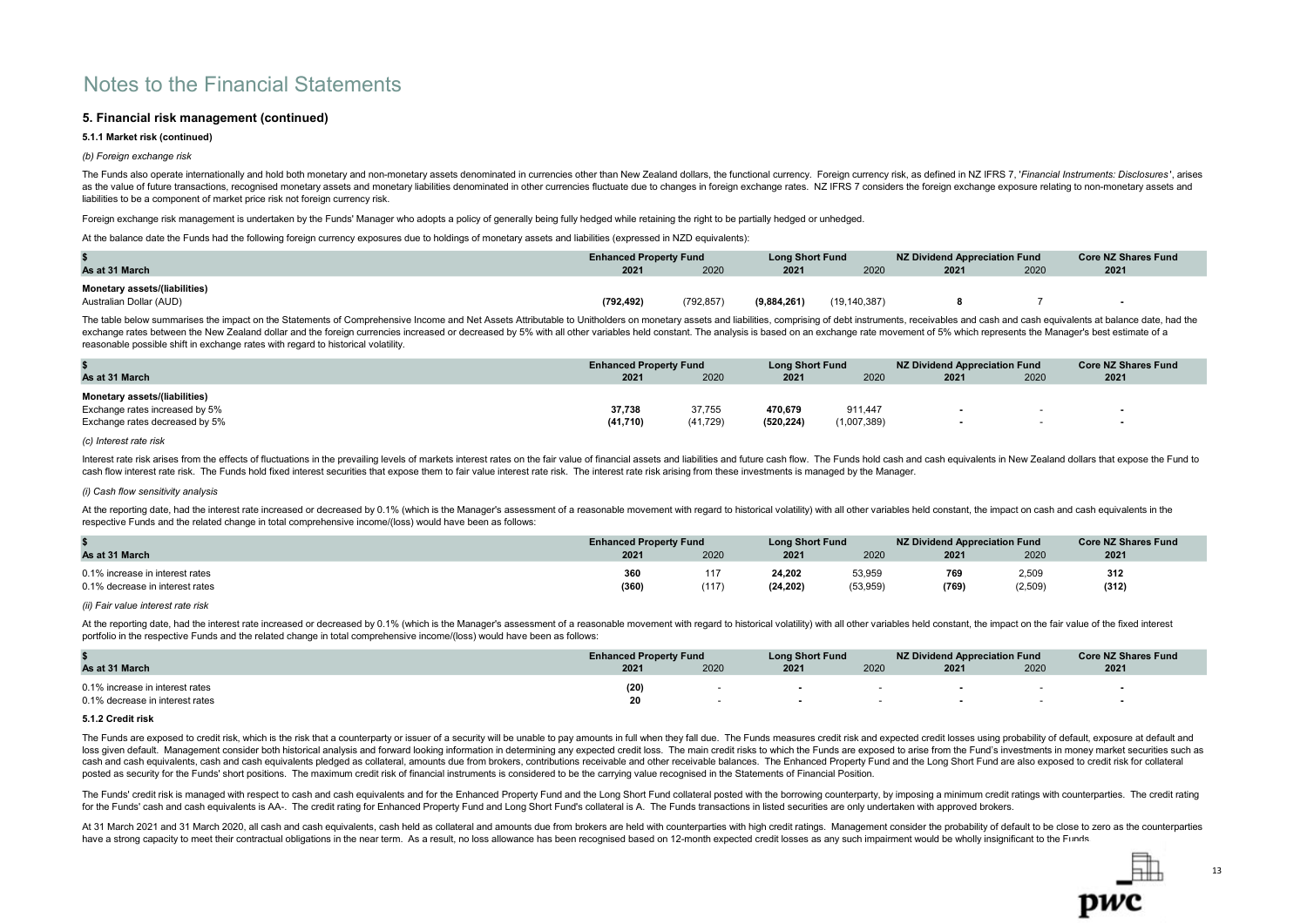### 5. Financial risk management (continued)

### 5.1.3 Liquidity risk

Liquidity risk is the risk that the Funds may not be able to generate sufficient cash resources to settle its obligations in full as they fall due or can only do so on terms that are materially disadvantageous.

The majority of the Funds' investments are in listed equity securities which are considered readily realisable, as they are listed on recognised stock exchanges. The Manager also diversifies the Funds' holdings by holding amount of liquidity risk.

The table below analyses the Funds' financial liabilities into relevant maturity grouping based on the remaining period at the balance date to the contractual maturity date. The amounts in the table are the contractual und derivatives.

| \$                                                         | <b>Enhanced Property Fund</b> |         | <b>Long Short Fund</b>   |            | <b>NZ Dividend Appreciation Fund</b> |                          | <b>Core NZ Shares Fund</b> |  |
|------------------------------------------------------------|-------------------------------|---------|--------------------------|------------|--------------------------------------|--------------------------|----------------------------|--|
| As at 31 March                                             | 2021                          | 2020    | 2021                     | 2020       | 2021                                 | 2020                     | 2021                       |  |
| Financial liabilities at fair value through profit or loss |                               |         |                          |            |                                      |                          |                            |  |
| Less than 7 days                                           | 821,477                       | 452,238 | 22,898,581               | 43,318,583 | $\blacksquare$                       | $\overline{\phantom{a}}$ | $\blacksquare$             |  |
| 7 days to 1 month                                          | 7,845                         |         | 129,605                  |            | $\overline{\phantom{a}}$             | $\sim$                   | $\blacksquare$             |  |
| Over 1 month                                               |                               | 1,525   | $\overline{\phantom{a}}$ | 123,521    | $\blacksquare$                       | $\overline{\phantom{a}}$ | $\overline{\phantom{a}}$   |  |
| Due to brokers                                             |                               |         |                          |            |                                      |                          |                            |  |
| Less than 7 days                                           | 61,996                        | 71,502  | 2,230,436                | 7,349,420  | $\blacksquare$                       | 535,760                  | 70,912                     |  |
| Payable to related parties                                 |                               |         |                          |            |                                      |                          |                            |  |
| 7 days to 1 month                                          | 11,094                        | 13,338  | 75,167                   | 156,421    | 100,429                              | 93,691                   | 20,294                     |  |
| Withdrawals payable                                        |                               |         |                          |            |                                      |                          |                            |  |
| Less than 7 days                                           | $\overline{\phantom{0}}$      | 5,366   | 60,511                   | 402,697    | $\blacksquare$                       | 3                        | $\sim$                     |  |
| Other payables                                             |                               |         |                          |            |                                      |                          |                            |  |
| 7 days to 1 month                                          | 12,204                        | 6,568   | 138,419                  | 363,415    | 13,439                               | 12,401                   | 2,878                      |  |

#### 5.2 Capital risk management

The Funds' capital is represented by net assets attributable to unitholders. The Manager's objectives when managing capital is to safeguard the Funds' ability to continue as a going concern in order to provide returns for base to support the development of the investment activities of the Funds while maintaining sufficient liquidity to meet Unitholder redemptions.

The unitholder holding criteria in the Funds are as follow:

| As at 31 March            | <b>Enhanced Property Fund</b> | <b>Long Short Fund</b> | NZ Dividend Appreciation Fund | <b>Core NZ Shares Fund</b> |
|---------------------------|-------------------------------|------------------------|-------------------------------|----------------------------|
| Minimum investment amount | 5,000                         | 5,000                  | 5,000                         | 5,000                      |
| Minimum withdrawal amount | 1,000                         | 1,000                  | 1,000                         | 1,000                      |
| Minimum balance           | 5,000                         | 5,000                  | 5,000                         | 5,000                      |

The Manager has the right to suspend withdrawals from the Funds if, for good reason, the Manager formed the opinion that it is not desirable, or would be prejudicial to the interest of the unitholders in the Funds as a who Funds' eligibility for PIE status.

The Funds strive to invest the subscription funds of Unitholders in investments that meet the Fund's objectives while maintaining sufficient liquidity to meet Unitholder redemptions.

The Funds do not have any externally imposed capital requirements. Units may be redeemed daily subject to the receipt of the redemption request.

Expected cash outflow cannot be reliably estimated given the Funds do not have sufficient historical redemption rates to predict the expected outflow profile.

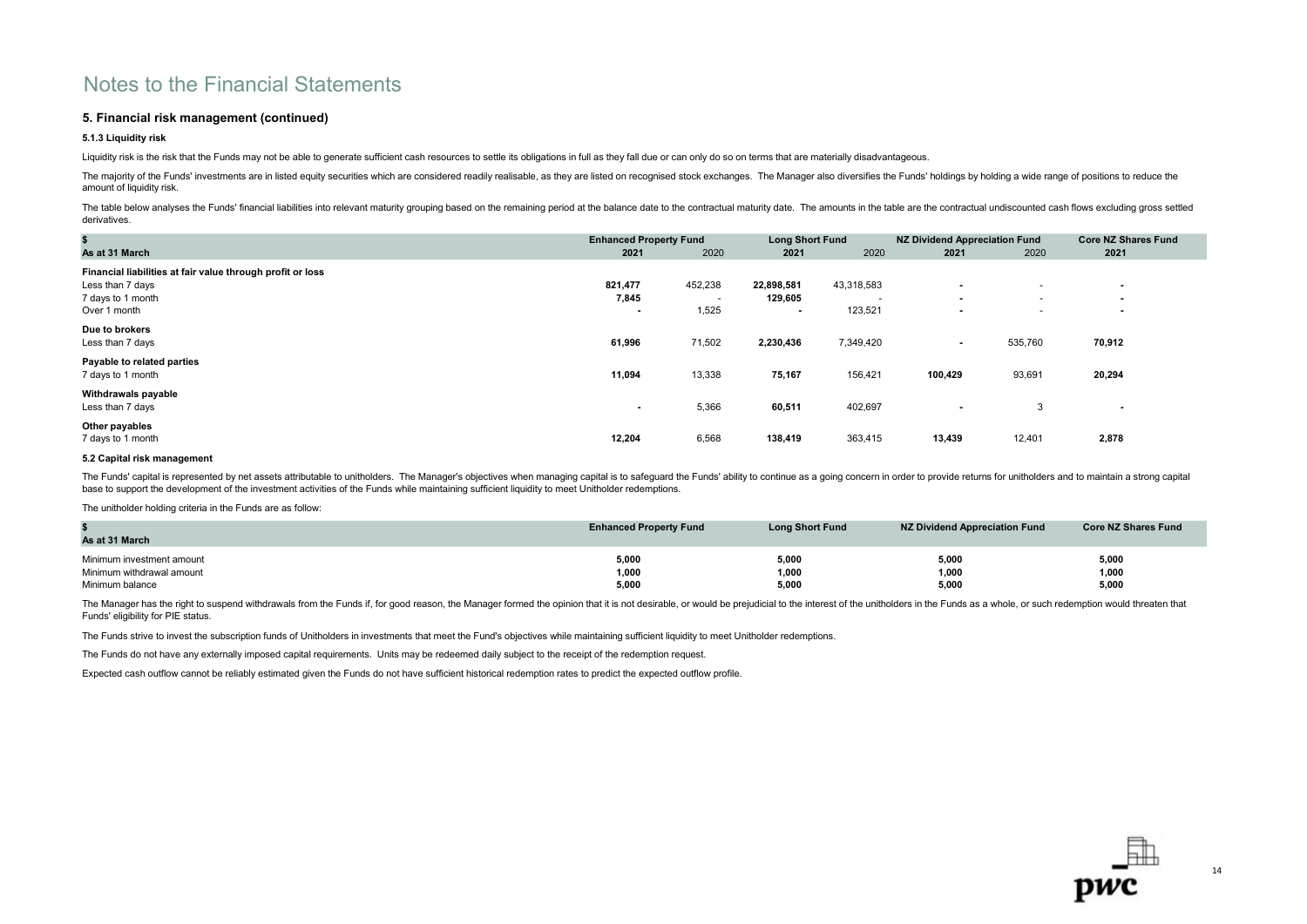### 5. Financial risk management (continued)

### 5.3 Fair value estimation

NZ IFRS 13 Fair Value Measurements requires the Funds to classify fair value measurements using a fair value hierarchy that reflects the significance of the inputs used in making the measurements. The fair value hierarchy

- \* Quoted prices (unadjusted) in active markets for identical assets or liabilities (level 1).
- \* Inputs other than quoted prices included within level 1 that are observable for the asset or liability, either directly (that is, as prices) or indirectly (that is, derived from prices) (level 2).
- \* Inputs for the asset or liability that are not based on observable market data (that is, unobservable inputs) (level 3).

The level in the fair value hierarchy within which the fair value measurement is categorised in its entirety is determined on the basis of the lowest input that is significant to the fair value measurement in its entirety. assessed against the fair value measurement in its entirety. If a fair value measurement uses observable inputs that require significant adjustment based on unobservable inputs, that measurement is a level 3 measurement.

The determination of what constitutes 'observable' requires significant judgement by the Manager. The Manager considers observable data to be that market data that is readily available, reqularly distributed or updated, re independent sources that are actively involved in the relevant market.

The following table analyses within the fair value hierarchy the Funds' financial assets and financial liabilities (by class) measured at fair value at year end:

| \$                                                         | <b>Enhanced Property Fund</b> |            | <b>Long Short Fund</b> |            | <b>NZ Dividend Appreciation Fund</b> |                | <b>Core NZ Shares Fund</b> |  |
|------------------------------------------------------------|-------------------------------|------------|------------------------|------------|--------------------------------------|----------------|----------------------------|--|
| As at 31 March                                             | 2021                          | 2020       | 2021                   | 2020       | 2021                                 | 2020           | 2021                       |  |
| <b>Level 1 Assets</b>                                      |                               |            |                        |            |                                      |                |                            |  |
| Financial assets at fair value through profit or loss      |                               |            |                        |            |                                      |                |                            |  |
| Listed equities                                            | 11,481,602                    | 10,867,730 | 43,307,302             | 74,644,098 | 99,860,536                           | 75,851,010     | 19,878,015                 |  |
| Listed equities pledged as collateral                      | 1,123,000                     | 1,234,000  | 3,432,423              | 2,239,005  |                                      |                |                            |  |
| Listed fixed interest securities                           | 46,179                        |            |                        |            |                                      |                |                            |  |
| <b>Total Level 1 Assets</b>                                | 12,650,781                    | 12,101,730 | 46,739,725             | 76,883,103 | 99,860,536                           | 75,851,010     | 19,878,015                 |  |
| <b>Level 2 Assets</b>                                      |                               |            |                        |            |                                      |                |                            |  |
| Financial assets at fair value through profit or loss      |                               |            |                        |            |                                      |                |                            |  |
| Forward foreign exchange contracts                         | $\overline{\phantom{a}}$      | 7,434      | $\blacksquare$         | 170,452    |                                      |                |                            |  |
| <b>Total Level 2 Assets</b>                                |                               | 7,434      | $\blacksquare$         | 170,452    |                                      |                |                            |  |
| <b>Level 3 Assets</b>                                      |                               |            |                        |            |                                      |                |                            |  |
| Financial assets at fair value through profit or loss      |                               |            |                        |            |                                      |                |                            |  |
| Listed equities                                            |                               |            |                        | 247,272    |                                      |                |                            |  |
| <b>Total Level 3 Assets</b>                                |                               |            |                        | 247,272    |                                      |                |                            |  |
| Total assets at fair value through the profit or loss      | 12,650,781                    | 12,109,164 | 46,739,725             | 77,300,827 | 99,860,536                           | 75,851,010     | 19,878,015                 |  |
| <b>Level 1 Liabilities</b>                                 |                               |            |                        |            |                                      |                |                            |  |
| Financial liabilities at fair value through profit or loss |                               |            |                        |            |                                      |                |                            |  |
| Listed equities sold short                                 | 821,477                       | 452,238    | 22,898,581             | 43,307,872 |                                      |                |                            |  |
| <b>Total Level 1 Liabilities</b>                           | 821,477                       | 452,238    | 22,898,581             | 43,307,872 |                                      |                |                            |  |
| <b>Level 2 Liabilities</b>                                 |                               |            |                        |            |                                      |                |                            |  |
| Financial liabilities at fair value through profit or loss |                               |            |                        |            |                                      |                |                            |  |
| Forward foreign exchange contracts                         | 7,845                         | 1,525      | 129,605                | 134,232    |                                      | $\overline{a}$ |                            |  |
| <b>Total Level 2 Liabilities</b>                           | 7,845                         | 1,525      | 129,605                | 134,232    |                                      |                |                            |  |
| Total liabilities at fair value through the profit or loss | 829,322                       | 453,763    | 23,028,186             | 43,442,104 | $\blacksquare$                       | $\sim$         |                            |  |
|                                                            |                               |            |                        |            |                                      |                |                            |  |

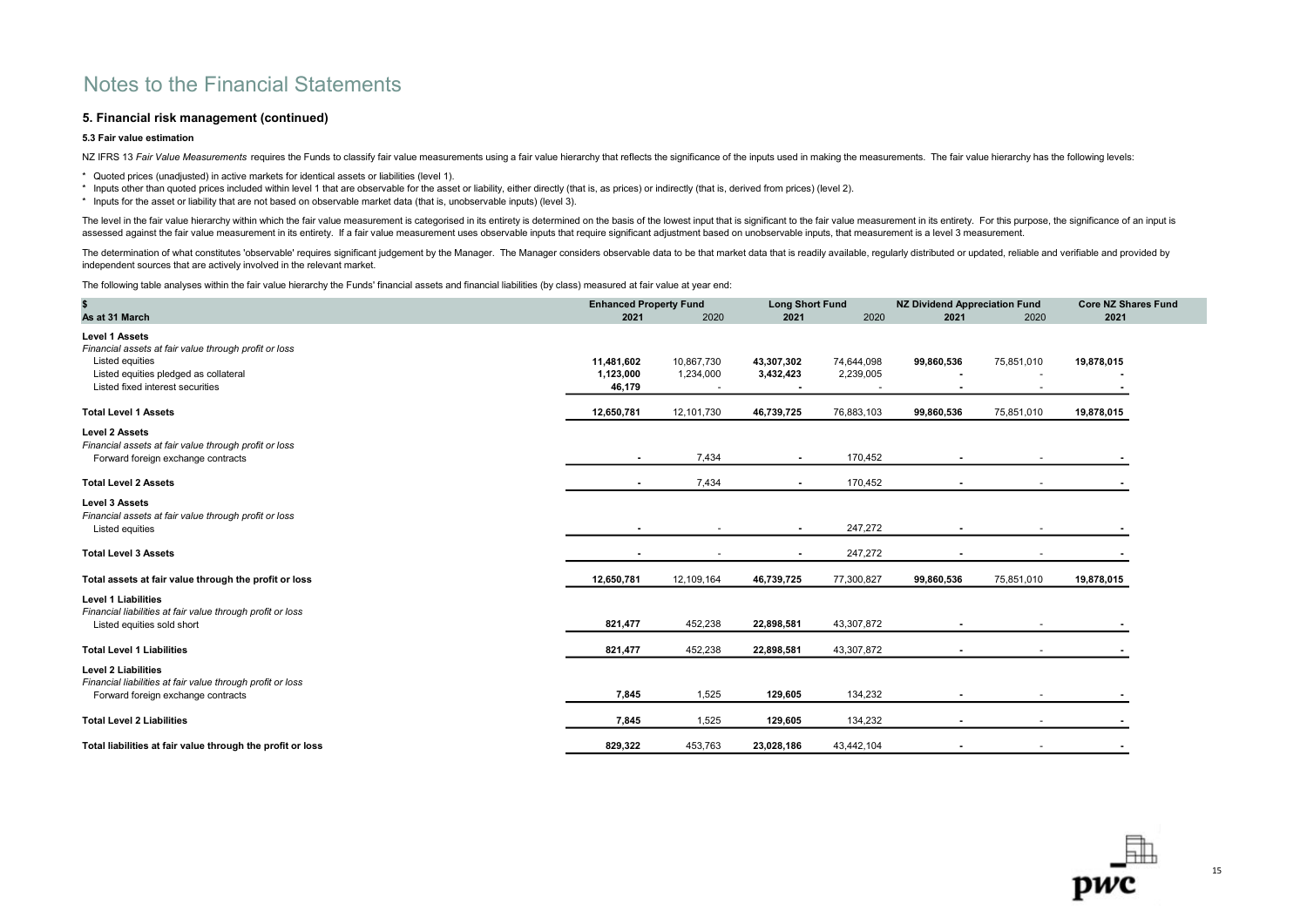### 5. Financial risk management (continued)

### 5.3 Fair value estimation (continued)

Investments whose values are based on quoted market prices in active markets, and therefore classified within level 1, include listed equity securities held long and listed equity securities sold short. The Funds do not ad

Investments classified within Level 2 trade in markets that are not considered to be active but are valued based on alternative pricing sources supported by observable inputs. The Manager exercises judgement and makes esti of pricing sources used. Where no market data is available, the Manager may price positions using its own models, which are usually based on valuation methods and techniques qenerally recognised as standard within the indu exchange contracts are valued indirectly from observable market data and are therefore also classified within level 2.

The level 3 listed equity investment as at 31 March 2020 is Kalium Lakes Limited. The Manager had applied a 62.3% haircut to the price due to a trading suspension in effect from 21 February 2020, resulting in a fair value Limited was classified as level 3 as the price is not based on observable market data. Kalium Lakes Limited was transferred from level 3 to level 1 in the current reporting year and subsequently divested; there is no holdi transfers between levels in the year ended 31 March 2021 (31 March 2020: nil).

### 5.4 Offsetting and amounts subject to master netting arrangements and similar agreements

The Funds have in place an International Swaps and Derivatives Association ("ISDA") agreement with Westpac Banking Corporation. According to the terms of the ISDA, all the derivatives are settled net.

Enhanced Property Fund and Long Short Fund have in place a Global Master Securities Lending ("GMSL") agreement with Macquarie Bank. The Funds receive and give collateral in the form of cash and marketable securities in res undertake short selling activities. Collateral in the form of cash or securities can be transferred during the term of the loan but have to be returned on maturity of the transaction. The terms also give each counterparty Securities Lending agreement does not meet the criteria for offsetting in the Statements of Financial Position as it creates a right of set off that is enforceable only following an event of default of the Fund or its coun event of default includes the following:

· failure by a party to pay, repay or deliver collateral when due;

· failure by a party to make payments when due if such failure is not remedied within 3 business days after notice of such failure is given to the party;

· an act of insolvency;

· any warranty outlined in the agreement made by a party being incorrect or untrue in any material respect;

· all or any material part of the assets of either party being transferred or ordered to be transferred to a trustee;

any party being declared in default or being suspended or expelled from membership of or participation in, any securities exchange or suspended or prohibited from dealing in securities by any requiatory authority, in each meet any requirements relating to financial resources or credit rating;

· failure by a party to perform any other of its obligation required by the agreement and not remedying such failure within 30 days after notice of such failure is given to the party; or

· in respect of Long Short Fund only, the Net Asset Value of the Fund (exclusive of withdrawals and redemptions) as of the last Business Day of a given calendar month declines by 20% or more from the last Business Day of t more from the last Business Day of the immediately preceding third calendar month or 40% or more from the last Business Day of the immediately preceding twelfth calendar month.

The following tables present the Funds' financial assets and liabilities subject to offsetting, enforceable master netting arrangements and similar agreements. The tables are presented by type of financial instrument.

|                                                                                                                                                                                                                                                                  | <b>Enhanced Property Fund</b> |                                     | <b>Long Short Fund</b> |                | <b>NZ Dividend Appreciation Fund</b> |      | <b>Core NZ Shares Fund</b> |  |
|------------------------------------------------------------------------------------------------------------------------------------------------------------------------------------------------------------------------------------------------------------------|-------------------------------|-------------------------------------|------------------------|----------------|--------------------------------------|------|----------------------------|--|
| As at 31 March                                                                                                                                                                                                                                                   | 2021                          | 2020                                | 2021                   | 2020           | 2021                                 | 2020 | 2021                       |  |
| Financial assets subject to offsetting, enforceable master netting arrangements and similar agreements:<br>Gross amounts of recognised financial assets<br>Gross amounts of recognised financial liabilities set-off in the Statements of Financial Position     | 1,123,000                     | 1,241,434                           | 22,932,423             | 50,409,457     |                                      |      |                            |  |
| Net amounts of financial assets presented in the Statements of Financial Position                                                                                                                                                                                | 1,123,000                     | 1,241,434                           | 22,932,423             | 50,409,457     |                                      |      |                            |  |
| Related amounts not set-off in the Statements of Financial Position<br><b>Financial instruments</b>                                                                                                                                                              | (821, 477)                    | (452, 238)                          | (22,898,581)           | (43,307,872)   |                                      |      |                            |  |
| Net amount                                                                                                                                                                                                                                                       | 301,523                       | 789,196                             | 33,842                 | 7,101,585      |                                      |      |                            |  |
| Financial liabilities subject to offsetting, enforceable master netting arrangements and similar agreements<br>Gross amounts of recognised financial liabilities<br>Gross amounts of recognised financial assets set-off in the Statements of Financial Position | (829, 322)                    | (453, 763)                          | (23,028,186)           | (43, 442, 104) |                                      |      |                            |  |
| Net amounts of financial liabilities presented in the Statements of Financial Position                                                                                                                                                                           | (829, 322)                    | (453, 763)                          | (23,028,186)           | (43, 442, 104) |                                      |      |                            |  |
| Related amounts not set-off in the Statements of Financial Position<br><b>Financial instruments</b><br>Cash and cash equivalents                                                                                                                                 | 821,477                       | 452,238<br>$\overline{\phantom{a}}$ | 22,898,581             | 43,307,872     |                                      |      |                            |  |
| Net amount                                                                                                                                                                                                                                                       | (7, 845)                      | (1, 525)                            | (129, 605)             | (134, 232)     |                                      |      |                            |  |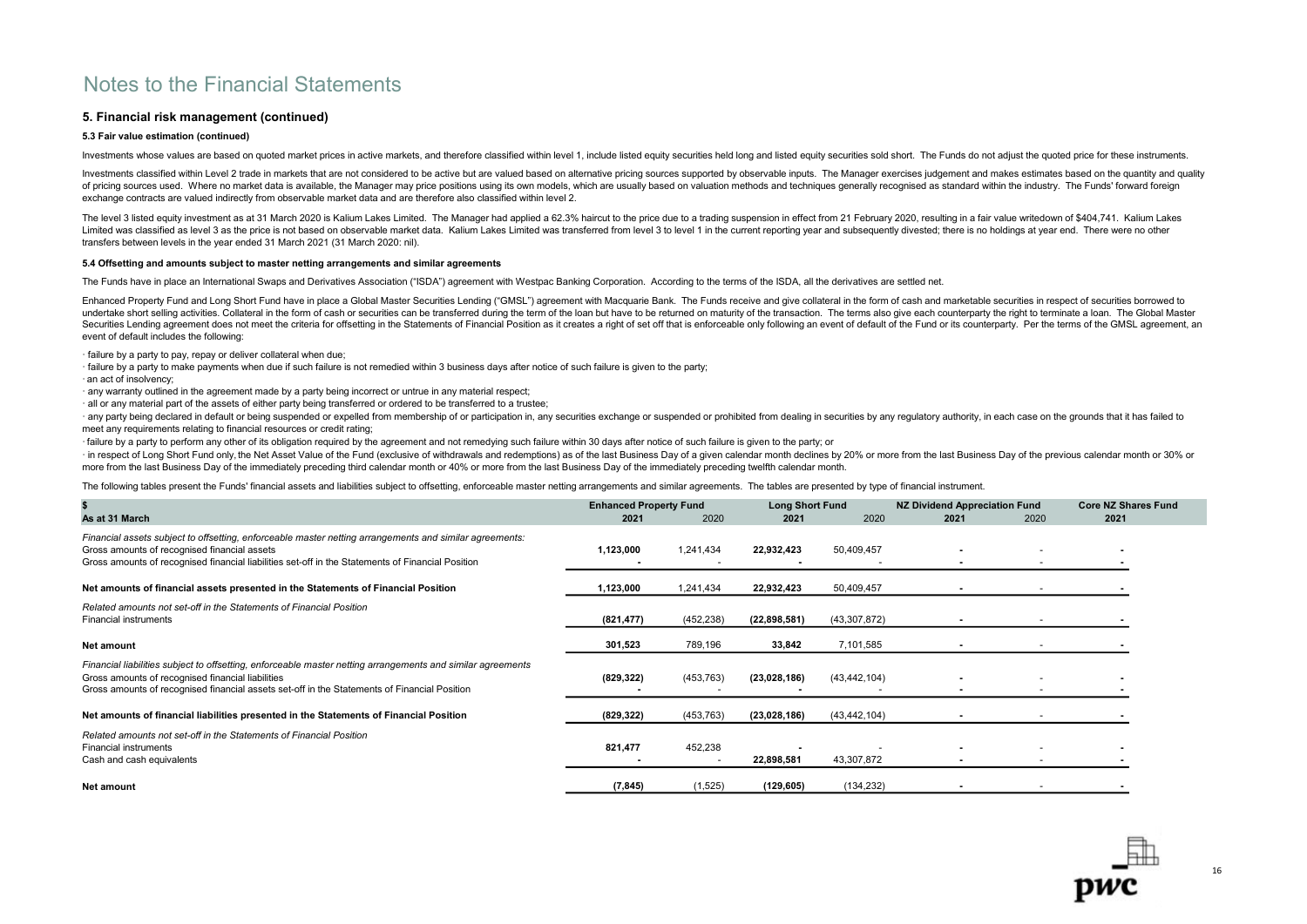### 6. Financial assets at fair value through profit or loss

|                                                             |            | <b>Enhanced Property Fund</b><br><b>Long Short Fund</b> |            | NZ Dividend Appreciation Fund | <b>Core NZ Shares Fund</b> |                          |            |
|-------------------------------------------------------------|------------|---------------------------------------------------------|------------|-------------------------------|----------------------------|--------------------------|------------|
| As at 31 March                                              | 2021       | 2020                                                    | 2021       | 2020                          | 2021                       | 2020                     | 2021       |
| Financial assets at fair value through profit or loss       |            |                                                         |            |                               |                            |                          |            |
| Forward foreign exchange contracts                          |            | 7.434                                                   |            | 170.452                       | $\overline{\phantom{a}}$   |                          |            |
| Listed equities                                             | 11,481,602 | 10,867,730                                              | 43.307.302 | 74,891,370                    | 99.860.536                 | 75.851.010               | 19,878,015 |
| Listed equities pledged as collateral                       | 1,123,000  | 1,234,000                                               | 3,432,423  | 2,239,005                     | $\sim$                     | $\overline{\phantom{a}}$ |            |
| Listed fixed interest securities                            | 46,179     |                                                         |            |                               | $\overline{\phantom{a}}$   |                          |            |
| Total financial assets at fair value through profit or loss | 12.650.781 | 12.109.164                                              | 46.739.725 | 77,300,827                    | 99.860.536                 | 75.851.010               | 19,878,015 |

### 7. Financial liabilities at fair value through profit or loss

|                                                                  |         | <b>Enhanced Property Fund</b> |            | <b>Long Short Fund</b> |                | NZ Dividend Appreciation Fund |      |  |
|------------------------------------------------------------------|---------|-------------------------------|------------|------------------------|----------------|-------------------------------|------|--|
| As at 31 March                                                   | 2021    | 2020                          | 2021       | 2020                   | 2021           | 2020                          | 2021 |  |
| Financial liabilities at fair value through profit or loss       |         |                               |            |                        |                |                               |      |  |
| Forward foreign exchange contracts                               | 7,845   | 1,525                         | 129.605    | 134,232                | $\blacksquare$ |                               |      |  |
| Listed equities sold short                                       | 821.477 | 452.238                       | 22.898.581 | 43.307.872             |                |                               |      |  |
|                                                                  |         |                               |            |                        |                |                               |      |  |
| Total financial liabilities at fair value through profit or loss | 829.322 | 453.763                       | 23.028.186 | 43.442.104             |                |                               |      |  |

### 8. Financial instruments by category

| \$<br>As at 31 March                                                        | <b>Enhanced Property Fund</b><br>2021 | 2020       | <b>Long Short Fund</b><br>2021 | 2020        | <b>NZ Dividend Appreciation Fund</b><br>2021 | 2020       | <b>Core NZ Shares Fund</b><br>2021 |
|-----------------------------------------------------------------------------|---------------------------------------|------------|--------------------------------|-------------|----------------------------------------------|------------|------------------------------------|
| Financial assets at fair value through profit or loss                       |                                       |            |                                |             |                                              |            |                                    |
| Financial assets at fair value through profit or loss                       | 11,527,781                            | 10,875,164 | 43,307,302                     | 75,061,822  | 99,860,536                                   | 75,851,010 | 19,878,015                         |
| Financial assets at fair value through profit or loss pledged as collateral | 1,123,000                             | 1,234,000  | 3,432,423                      | 2,239,005   |                                              |            |                                    |
| Total assets at fair value through profit or loss                           | 12,650,781                            | 12,109,164 | 46,739,725                     | 77,300,827  | 99,860,536                                   | 75,851,010 | 19,878,015                         |
| Financial assets at amortised cost                                          |                                       |            |                                |             |                                              |            |                                    |
| Due from brokers                                                            | 153.968                               | 58,440     | 4,758,538                      | 6,144,792   | 183,416                                      | 266,883    | 83,983                             |
| Contributions receivable                                                    | 2,157                                 | 811        | 79,460                         | 95,326      | 3,520                                        | 120        |                                    |
| Other receivables                                                           | 14,740                                | 18,614     | 230,193                        | 680,364     | 385,212                                      | 539,296    | 78,332                             |
| Cash and cash equivalents pledged as collateral                             |                                       |            | 19,500,000                     | 48,000,000  |                                              |            |                                    |
| Cash and cash equivalents                                                   | 360.188                               | 117,286    | 4,701,877                      | 5,958,594   | 769,105                                      | 2,508,767  | 311,596                            |
| Total financial assets at amortised cost                                    | 531,053                               | 195,151    | 29,270,068                     | 60,879,076  | 1,341,253                                    | 3,315,066  | 473,911                            |
| <b>Total financial assets</b>                                               | 13,181,834                            | 12,304,315 | 76,009,793                     | 138,179,903 | 101,201,789                                  | 79,166,076 | 20,351,926                         |
| Financial liabilities at fair value through profit or loss                  |                                       |            |                                |             |                                              |            |                                    |
| Financial liabilities at fair value through profit or loss                  | 829,322                               | 453,763    | 23,028,186                     | 43,442,104  | $\blacksquare$                               |            |                                    |
| Total financial liabilities at fair value through profit or loss            | 829,322                               | 453,763    | 23,028,186                     | 43,442,104  | $\blacksquare$                               | $\sim$     |                                    |
| <b>Financial liabilities at amortised cost</b>                              |                                       |            |                                |             |                                              |            |                                    |
| Due to brokers                                                              | 61,996                                | 71,502     | 2,230,436                      | 7,349,420   |                                              | 535,760    | 70,912                             |
| Payable to related parties                                                  | 11,094                                | 13,338     | 75,167                         | 156,421     | 100,429                                      | 93,691     | 20,294                             |
| Withdrawals payable                                                         |                                       | 5,366      | 60,511                         | 402,697     |                                              |            |                                    |
| Other payables                                                              | 12,204                                | 6,568      | 138,419                        | 363,415     | 13,439                                       | 12,401     | 2,878                              |
| Total financial liabilities at amortised cost                               | 85.294                                | 96,774     | 2,504,533                      | 8,271,953   | 113,868                                      | 641,855    | 94,084                             |
| <b>Total financial liabilities</b>                                          | 914,616                               | 550,537    | 25,532,719                     | 51,714,057  | 113,868                                      | 641,855    | 94,084                             |

 $\mathbb{P}$  pwc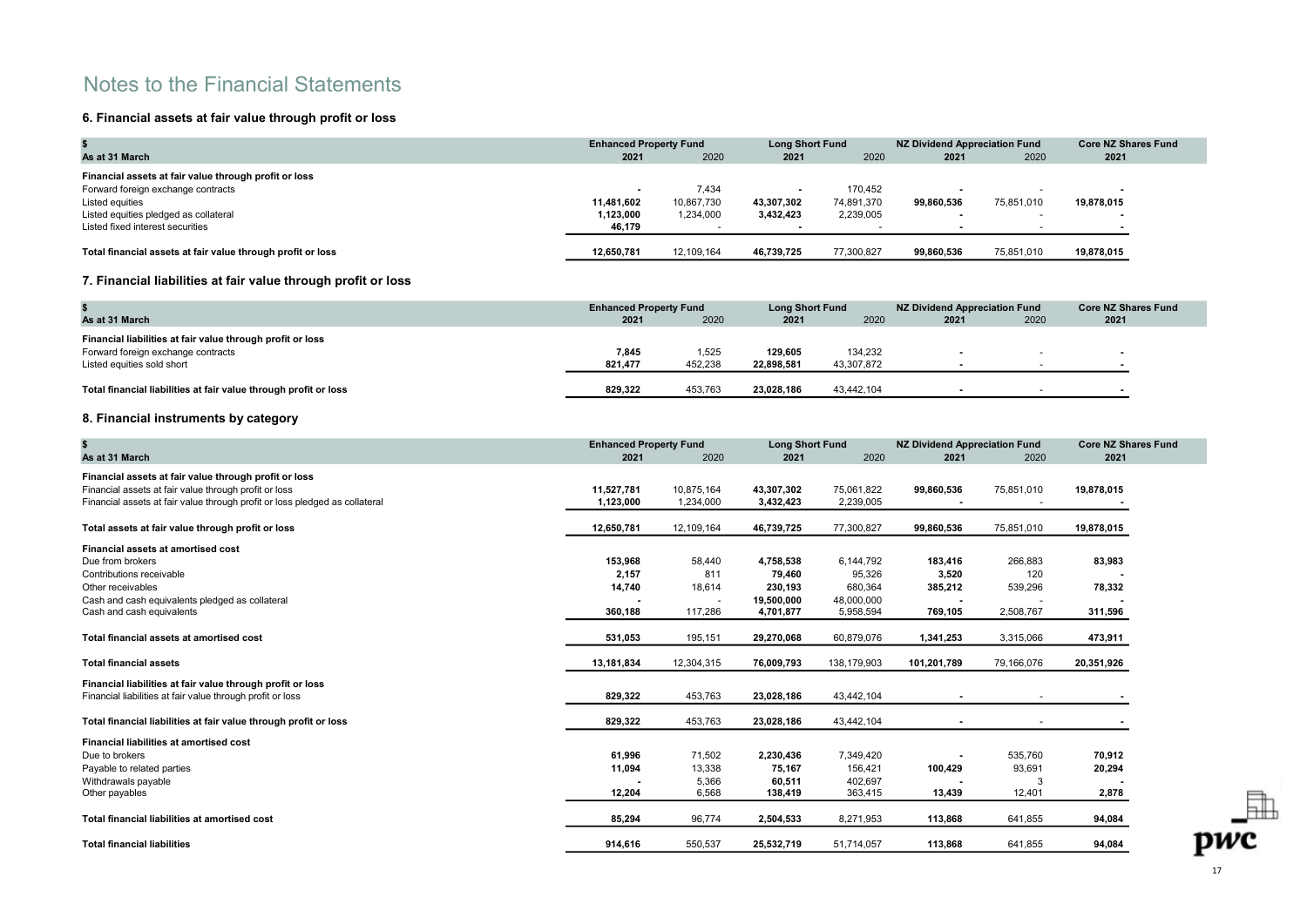### 9. Related parties

### 9.1 General

Salt Investment Funds Limited is the Manager of the Funds. The Supervisor of the Funds is The New Zealand Guardian Trust Company Limited, who is also the Custodian of the Funds. Salt Funds Management Limited is the parent

### 9.2 Related party fees

The Funds incurred the following fees to related parties:

|                                                                                          | <b>Enhanced Property Fund</b><br><b>Long Short Fund</b> |                 | NZ Dividend Appreciation Fund |                                       | <b>Core NZ Shares Fund</b> |         |                  |  |
|------------------------------------------------------------------------------------------|---------------------------------------------------------|-----------------|-------------------------------|---------------------------------------|----------------------------|---------|------------------|--|
| For the year/period ended 31 March                                                       | 2021                                                    | 2020            | 2021                          | 2020                                  | 2021                       | 2020    | 2021             |  |
| <b>Salt Investment Funds Limited</b><br>Management fees<br>Establishment cost recoveries | 99,121<br>$\sim$                                        | 95,451<br>2,444 | 957.152<br>$\sim$             | 1,872,800<br>$\overline{\phantom{a}}$ | 920,088<br>$\sim$          | 863.595 | 68,577<br>$\sim$ |  |
| The New Zealand Guardian Trust Company Limited<br>Supervisor fees                        | 6,408                                                   | 5,96'           | 35,051                        | 66,102                                | 53,228                     | 48,200  | 3,931            |  |
|                                                                                          | 105,529                                                 | 103,856         | 992,203                       | 1,938,902                             | 973,316                    | 911.795 | 72,508           |  |

The Funds owed the following amounts to related parties at balance date:

| As at 31 March                                                            | <b>Enhanced Property Fund</b><br>2021 | 2020   | <b>Long Short Fund</b><br>2021 | 2020    | NZ Dividend Appreciation Fund<br>2021 | 2020   | <b>Core NZ Shares Fund</b><br>2021 |
|---------------------------------------------------------------------------|---------------------------------------|--------|--------------------------------|---------|---------------------------------------|--------|------------------------------------|
| Salt Investment Funds Limited<br>Management fees payable                  | 9,430                                 | 9,782  | 68,426                         | 126,473 | 86,510                                | 69,028 | 17,395                             |
| The New Zealand Guardian Trust Company Limited<br>Supervisor fees payable | 1,664                                 | 3,556  | 6,741                          | 29,948  | 13,919                                | 24,663 | 2,899                              |
|                                                                           | 11,094                                | 13,338 | 75,167                         | 156,421 | 100,429                               | 93,691 | 20,294                             |

The management fees payable to the Manager are calculated and accrued daily as a percentage (see details below) of the daily gross fund value of the relevant Fund, and paid monthly in arrears.

|                  | <b>Enhanced Property Fund</b> |       | <b>Long Short Fund</b> |       | NZ Dividend Appreciation Fund | <b>Core NZ Shares Fund</b> |       |
|------------------|-------------------------------|-------|------------------------|-------|-------------------------------|----------------------------|-------|
| As at 31 March   | 2021                          | 2020  | 2021                   | 2020  | 2021                          | 2020                       | 2021  |
| Management fee % | 0.85%                         | 0.85% | .50%                   | 1.50% | 0.95%                         | 0.95%                      | 0.95% |

A performance fee is charged at the following percentage of the Funds' return in excess of its performance target. For the Enhanced Property Fund the performance target is the S&P/NZX All Real Estate Gross Index + 1% per a performance target is the Reserve Bank of New Zealand Official Cash Rate plus 5% per annum:

|                   | <b>Enhanced Property Fund</b> |        | <b>Long Short Fund</b> |        | NZ Dividend Appreciation Fund | Core NZ Shares Fund |      |
|-------------------|-------------------------------|--------|------------------------|--------|-------------------------------|---------------------|------|
| As at 31 March    | 2021                          | 2020   | 2021                   | 2020   | 2021                          | 2020                | 2021 |
| Performance fee % | 10.00%                        | 10.00% | 15.00%                 | 15.00% | N/A                           | N/A                 | N/A  |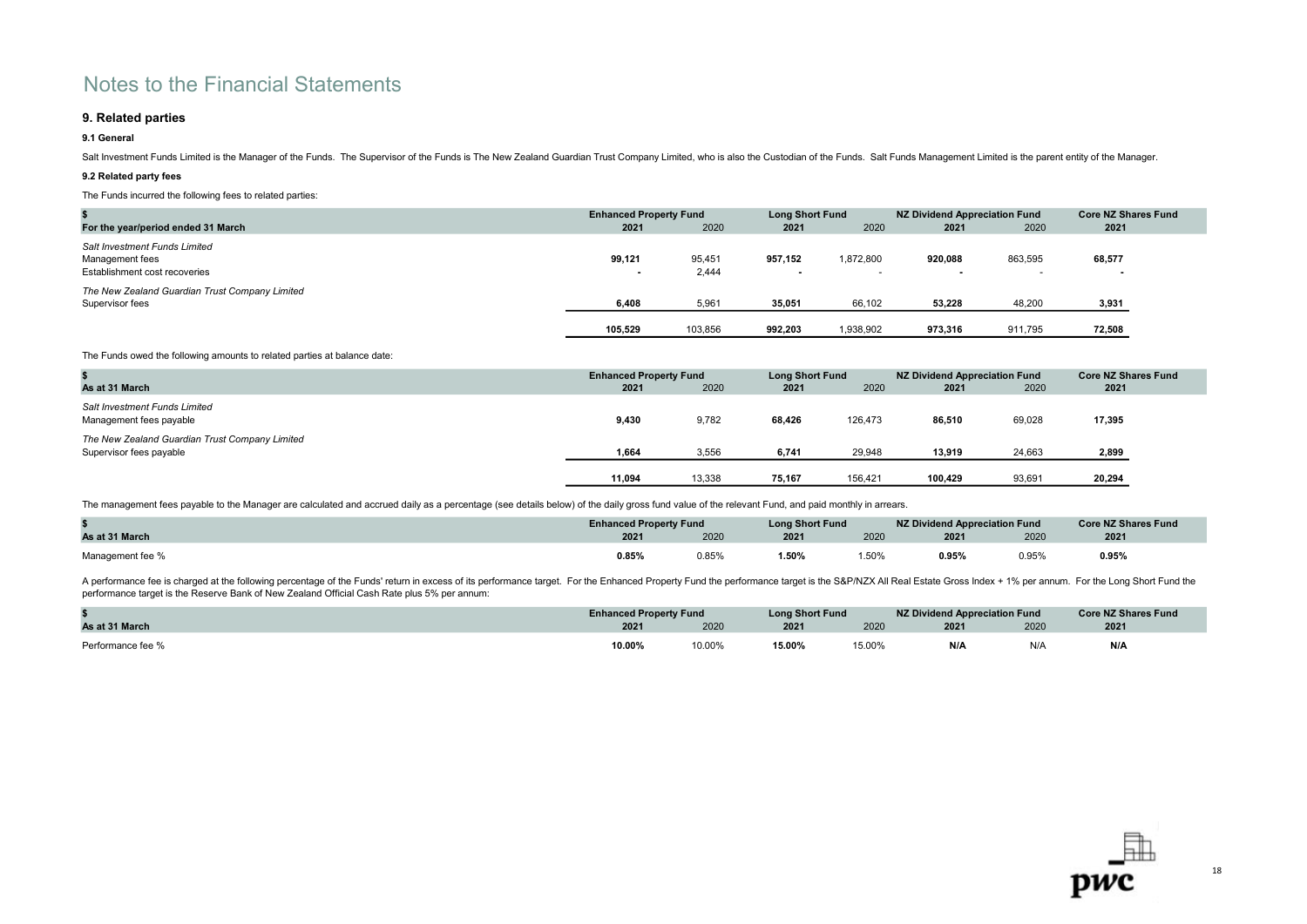### 9. Related parties (continued)

### 9.2 Related party fees (continued)

In respect of the Enhanced Property Fund, the performance fee will only be paid if the relevant Fund's gross unit price, adjusted for any distributions made, and any accrued but unpaid performance fee, is greater than the Index +1% per annum over the performance period and the 'high water mark' unit price is exceeded.

In respect of the Long Short Fund, the performance fee will only be paid if the relevant Fund's gross unit price, adjusted for imputation credits, any distributions made, and any accrued but unpaid performance fee, is grea Zealand Official Cash Rate plus 5% per annum over the performance period and the 'high-water mark' unit price is exceeded.

Each Fund's performance fee is subject to a high-water mark. This means that the performance fee is only charged if and to the extent that the gross value of each unit in the relevant Fund at the end of a performance perio distributions made, and any unpaid performance fee that has accrued since the last high water mark was set, exceeds the previous high-water mark. The first high water mark is the unit price on commencement of the relevant unit price if a performance fee is payable to the Manager, at which point the new-high-water mark will be set at the relevant Fund's unit value on that day.

Enhanced Property Fund's first performance period is from 24 August 2016 to (and including) 31 March 2017, and then every 12 months up to and including 31 March each year. Long Short Fund's performance period is every 12 m March each year. The performance fee is accrued and adjusted on a daily basis and paid in arrears.

The Manager has the ability to amend the determination of the management fees and performance fees upon one month's notice to unitholders, subject to the maximum fees set out in the Master Trust Deed.

The Supervisor fees are paid annually of up to 0.05% of the Gross Asset Value of the assets of each of the Funds, which are calculated and charged to the Fund on a monthly basis. The fee is inclusive of the fees payable to The annual fee to the Supervisor is subject to a minimum aggregate annual fee of \$20,000 plus any GST per annum, which is spread equitably across all Funds that have commenced operations.

The Manager will pay audit fees of \$40,033 plus GST on behalf of the four operational funds. This fee is payable to PricewaterhouseCoopers in respect of the audit of these funds for the year ended 31 March 2021 (31 March 2

### 9.3 Directors' interests

At balance date the Directors or related parties of Directors of the Manager had the following holdings in the respective Fund:

|                                                                    | <b>Enhanced Property Fund</b> |         | <b>Long Short Fund</b> |          | NZ Dividend Appreciation Fund |        | <b>Core NZ Shares Fund</b> |
|--------------------------------------------------------------------|-------------------------------|---------|------------------------|----------|-------------------------------|--------|----------------------------|
| As at 31 March                                                     | 2021                          | 2020    | 2021                   | 2020     | 2021                          | 2020   | 2021                       |
| Holdings of the Directors of the Manager and their related parties | 829,879                       | 633,558 | 2,120,167              | ,469,489 | 101,349                       | 78,063 |                            |

10. Reconciliation of operating (loss)/profit to net cash outflow from operating activities

|                                                                            | <b>Long Short Fund</b><br><b>Enhanced Property Fund</b> |             | <b>NZ Dividend Appreciation Fund</b> |             | <b>Core NZ Shares Fund</b> |             |                |
|----------------------------------------------------------------------------|---------------------------------------------------------|-------------|--------------------------------------|-------------|----------------------------|-------------|----------------|
| For the year/period ended 31 March                                         | 2021                                                    | 2020        | 2021                                 | 2020        | 2021                       | 2020        | 2021           |
| Operating profit/(loss)                                                    | 2,947,095                                               | (1,404,269) | 20,158,184                           | (5,015,428) | 23,086,573                 | (217, 969)  | 68,346         |
| Adjustments for non-cash items                                             |                                                         |             |                                      |             |                            |             |                |
| Net unrealised changes in the fair value of financial assets & liabilities | (2,503,624)                                             | 2,380,063   | (29, 840, 461)                       | (450, 850)  | (18, 373, 187)             | 7,028,946   | 116,913        |
| Net foreign currency losses/(gains) on cash and cash equivalents           | (6, 891)                                                | 10,106      | (144, 531)                           | 26,605      | (28)                       | 404         | $\blacksquare$ |
| Net dividends (received)/paid as shares rather than cash                   | (105, 683)                                              | (23, 568)   | (161, 396)                           | 118,456     | (482, 584)                 | (362, 371)  | (11, 878)      |
|                                                                            | (2,616,198)                                             | 2,366,601   | (30, 146, 388)                       | (305, 789)  | (18, 855, 799)             | 6,666,979   | 105,035        |
| Movements in working capital items                                         |                                                         |             |                                      |             |                            |             |                |
| (Increase/decrease in trade and other receivables                          | 3,881                                                   | (4, 476)    | 450,208                              | 857,714     | 154,081                    | 44,984      | (78, 332)      |
| Increase/(decrease) in trade and other payables                            | 3,392                                                   | 11,905      | (306, 250)                           | (189, 058)  | 7,776                      | 30,606      | 23,172         |
| Increase in net cost of investments                                        | 2,338,208                                               | (6,964,453) | 64,916,269                           | 72,167,249  | (5,606,047)                | (1,416,676) | 1,698,586      |
|                                                                            | 2,345,481                                               | (6,957,024) | 65,060,227                           | 72,835,905  | (5,444,190)                | (1,341,086) | 1,643,426      |
|                                                                            | (270, 717)                                              | (4,590,423) | 34,913,839                           | 72,530,116  | (24, 299, 989)             | 5,325,893   | 1,748,461      |
| Net cash inflow/(outflow) from operating activities                        | 2,676,378                                               | (5,994,692) | 55,072,023                           | 67,514,688  | (1,213,416)                | 5,107,924   | 1,816,807      |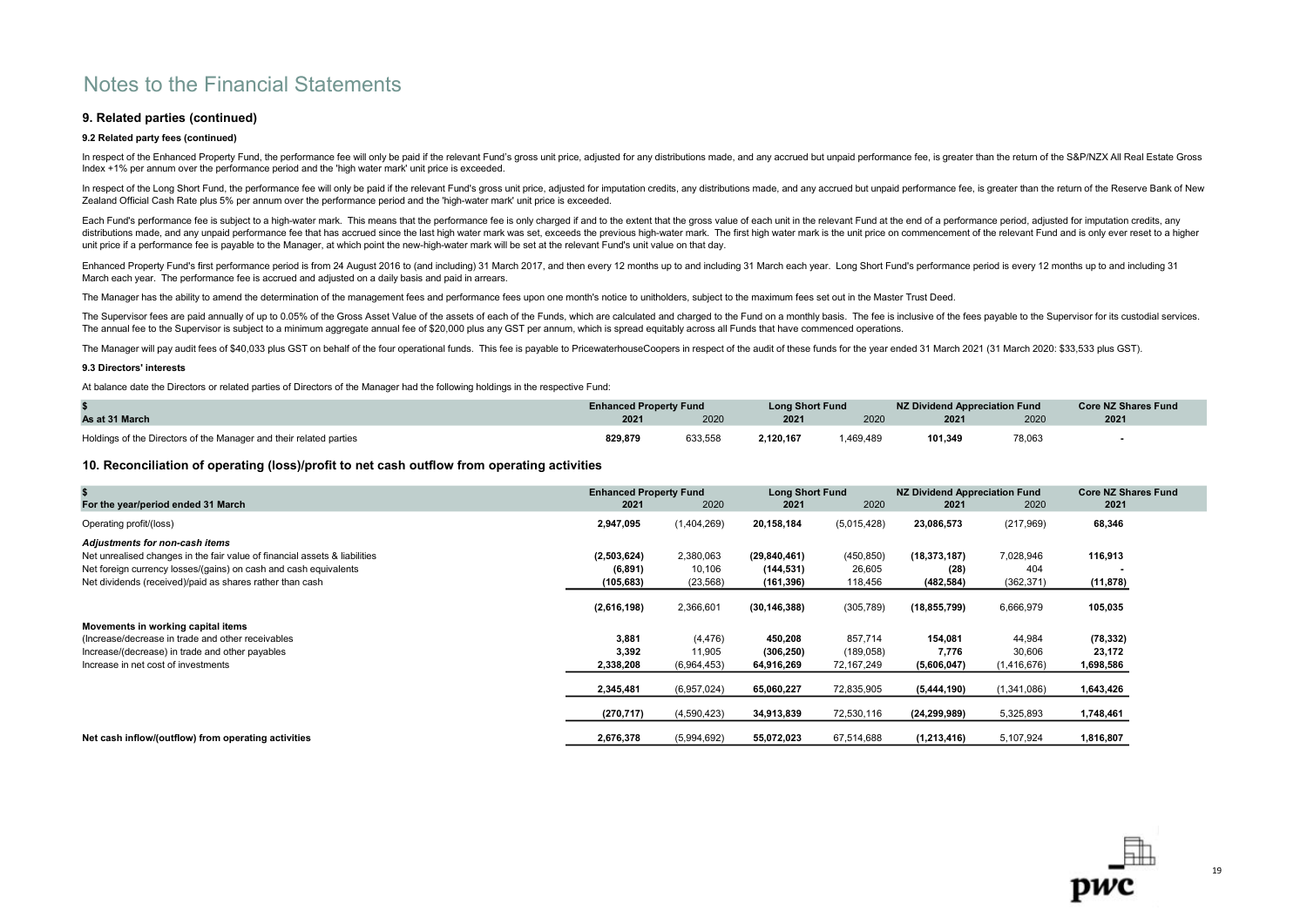### 11. Registry switches

During the year ended 31 March 2021, there were \$8,708,803 (2020: \$25,524,468) of switches in the Salt Long Short Fund, \$2,288,008 (2020: \$24,113,920) of switches in the Salt NZ Dividend Appreciation Fund and \$404,454 (202 Salt Enhanced Property Fund. There were no switches in the Salt Core NZ Shares Fund. These occur in instances such as individuals transferring to joint accounts, individuals transferring to Portfolio Investment Proxys (PIP investments or cash are exchanged, it's a change in the registry name only. These switches are processed as a withdrawal and corresponding contribution.

### 12. Commitments and contingent liabilities

As at 31 March 2021, the Funds had no material commitments or contingencies (31 March 2020: none).

### 13. Events occurring after the balance date

There have been no significant events that have occurred since balance date which would impact on the financial position of the Funds disclosed in the Statements of Financial Position as at 31 March 2021 or on the results ended on that date.

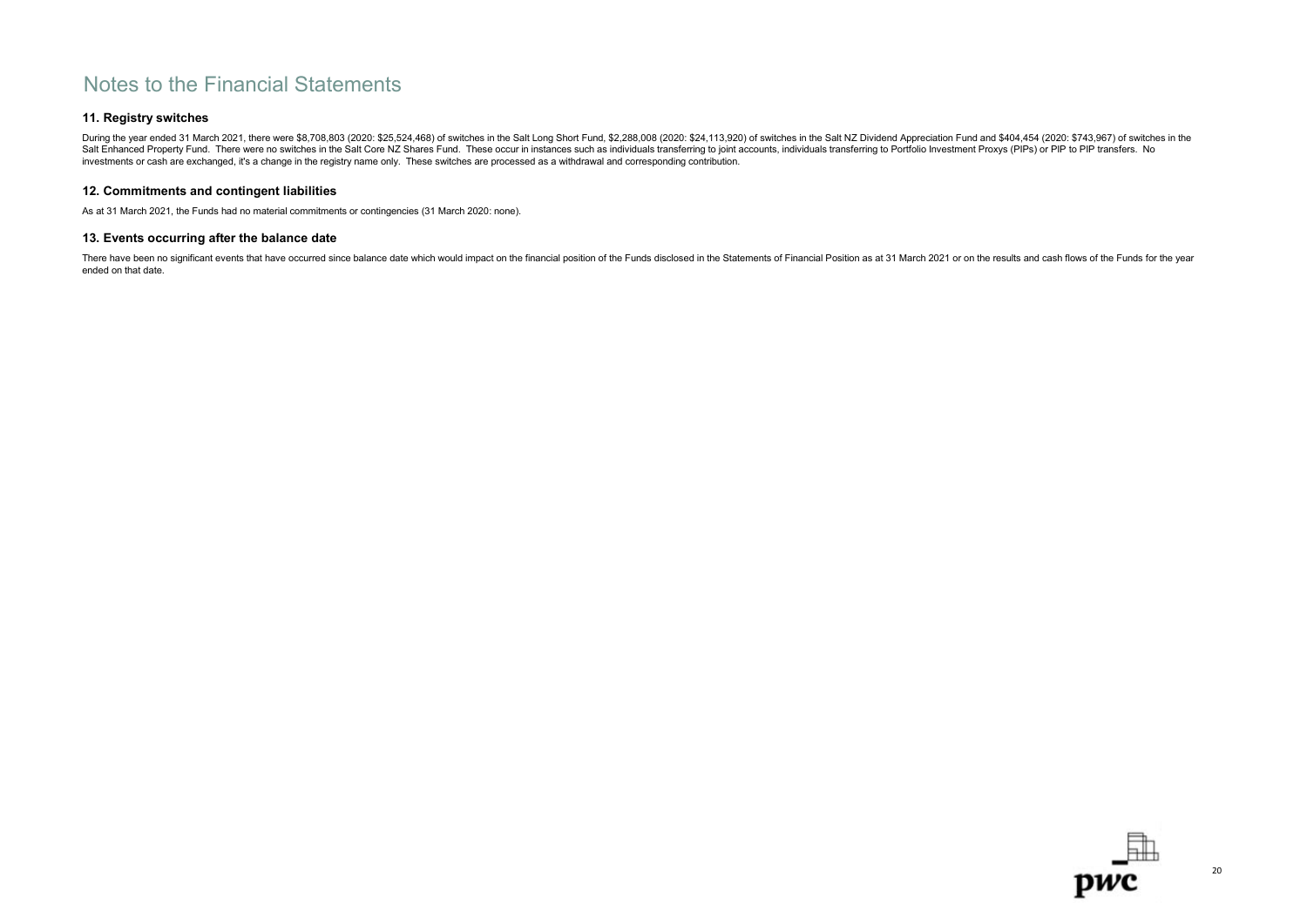

## Independent auditor's report

To the unitholders of Salt Investment Funds, which comprises:

- Salt Enhanced Property Fund
- Salt Long Short Fund
- Salt NZ Dividend Appreciation Fund
- Salt Core NZ Shares Funds

(Collectively referred to as the Funds)

### **Our opinion**

In our opinion, the accompanying financial statements of the Funds present fairly, in all material respects, the financial position of the Funds as at 31 March 2021, their financial performance and their cash flows for the year then ended in accordance with New Zealand Equivalents to International Financial Reporting Standards (NZ IFRS) and International Financial Reporting Standards (IFRS).

### **What we have audited**

The Funds' financial statements comprise:

- the statements of financial position as at 31 March 2021;
- the statements of comprehensive income for the year then ended;
- the statements of changes in net assets attributable to unitholders for the year then ended;
- the statements of cash flows for the year then ended; and
- the notes to the financial statements, which include significant accounting policies and other explanatory information.

### **Basis for opinion**

We conducted our audit in accordance with International Standards on Auditing (New Zealand) (ISAs (NZ)) and International Standards on Auditing (ISAs). Our responsibilities under those standards are further described in the *Auditor's responsibilities for the audit of the financial statements* section of our report.

We believe that the audit evidence we have obtained is sufficient and appropriate to provide a basis for our opinion.

### **Independence**

We are independent of the Funds in accordance with Professional and Ethical Standard 1 *International Code of Ethics for Assurance Practitioners (including International Independence Standards) (New Zealand)* (PES 1) issued by the New Zealand Auditing and Assurance Standards Board and the *International Code of Ethics for Professional Accountants (including International Independence Standards)* issued by the International Ethics Standards Board for Accountants (IESBA Code), and we have fulfilled our other ethical responsibilities in accordance with these requirements.

We have provided the following services to Salt Investment Funds Limited (the Manager): controls assurance reporting, agreed upon procedures on the net tangible assets calculation and tax compliance services. Subject to certain restrictions, employees of the firm may invest in the Funds on normal market terms. These services and relationships have not impaired our independence as auditor of the Funds. Other than in our capacity as auditor, we have no other relationships with, or interests in, the Funds.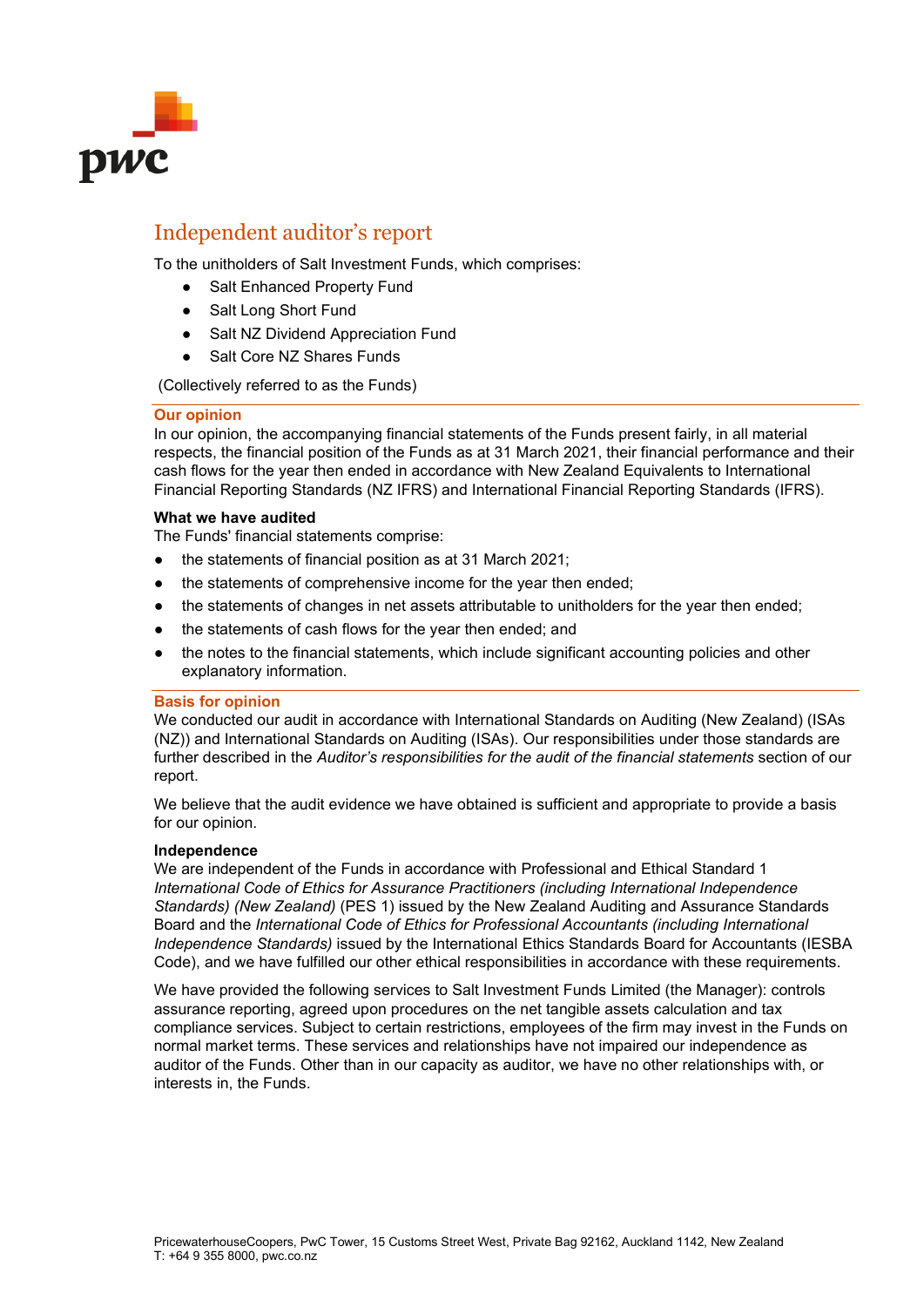

### **Key audit matters**

Key audit matters are those matters that, in our professional judgement, were of most significance in our audit of the financial statements of the current year. We have one key audit matter: valuation and existence of financial assets and financial liabilities at fair value through profit or loss. This matter was addressed in the context of our audit of the financial statements as a whole, and in forming our opinion thereon, and we do not provide a separate opinion on these matters.

### **Description of the key audit matter <b>How our audit addressed the key audit matter**

**Valuation and existence of financial assets and financial liabilities at fair value through profit or loss, including financial assets at fair value through profit or loss pledged as collateral (collectively, financial instruments)**

Refer to notes 6 and 7 of the financial statements for disclosure of financial assets and financial liabilities at fair value through profit or loss.

This was an area of focus for our audit as it represents the majority of the net assets of the Funds.

The fair value of the financial instruments traded in active markets are based on quoted market prices at 31 March 2021 and are categorised as level 1 in the fair value hierarchy.

The fair value of the financial instruments that are not traded in an active market are determined using valuation techniques. The valuation technique depends on the underlying asset or liability and includes assumptions that are based on market conditions existing at balance date. Financial instruments with inputs to the valuation that are observable either directly or indirectly are categorised as level 2 in the fair value hierarchy.

The Funds' level 2 financial instruments include forward foreign exchange contracts.

Holdings of all financial instruments are held by the Custodian, Sub-Custodian and financial institutions on behalf of the Funds.

We assessed the processes employed by the Manager, for recording and valuing the financial instruments including the relevant controls operated by third party service organisations. Our assessment of the business processes included obtaining the internal control reports over custody and investment administration provided by the third party service organisations. We evaluated the evidence provided by the internal controls reports over the design and operating effectiveness of the key controls operated by the third party service organisations for the period to 31 March 2021.

Where the report did not cover the full period to 31 March 2021, we obtained a bridging letter confirming there were no material changes in the third party service organisation's control environment and no significant deficiencies in the design or operation of relevant internal controls in the intervening period.

### **Valuation**

For all financial instruments at quoted market prices in an active market, we have agreed the market price at 31 March 2021 and the exchange rates at which they have been converted from their underlying local currency to New Zealand dollars to independent third party pricing sources.

For forward foreign exchange contracts, we agreed the observable inputs to third party pricing sources and used our in-house valuation expert to test the fair value using independent valuation models.

### **Existence**

We obtained confirmation from the Custodian, Sub-Custodian and financial institutions of the holdings of the financial instruments held by the Funds as at balance date.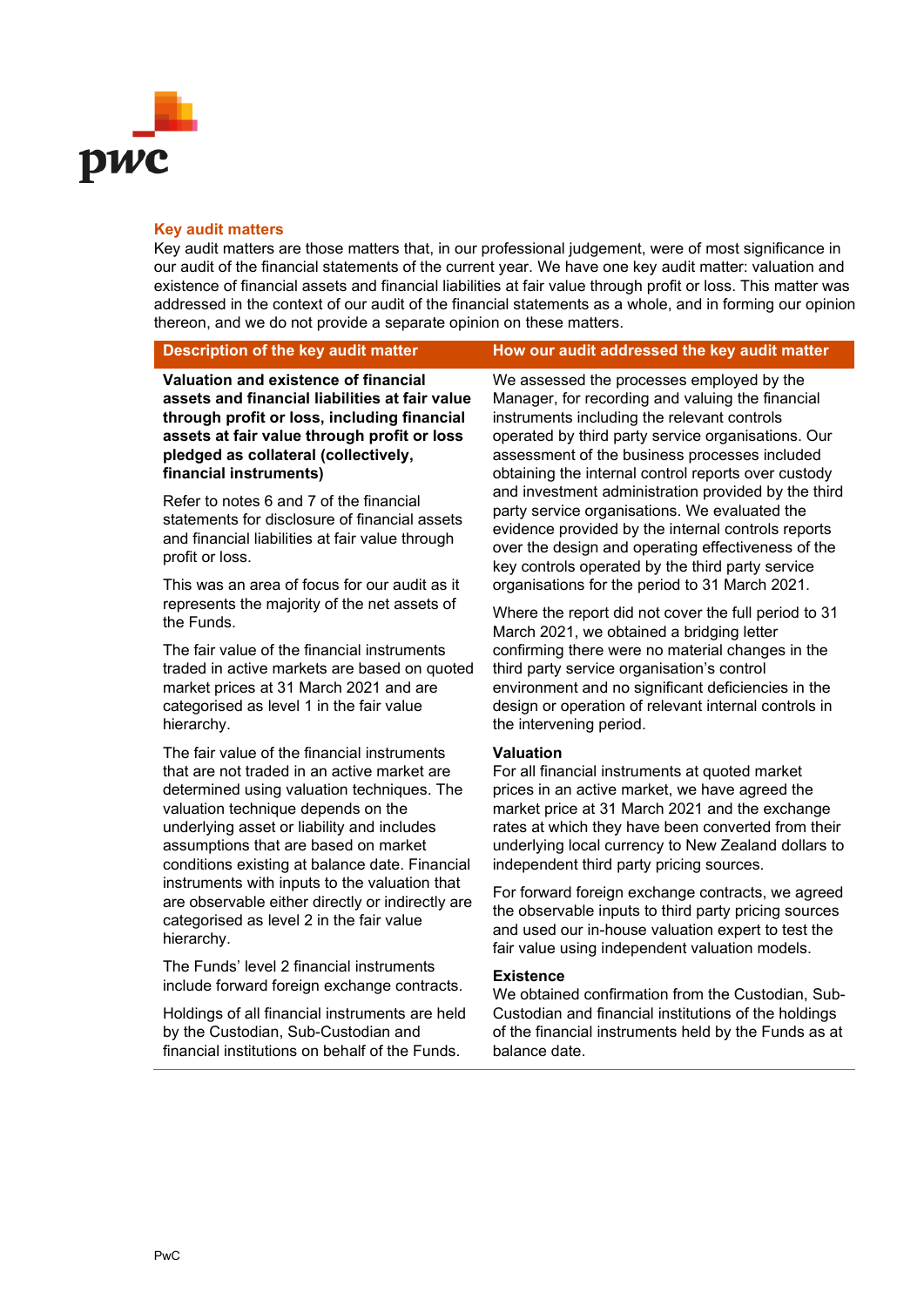

| <b>Our audit approach</b> |                                                                                                                                                                                                                                                                                                                                                                                                                                                                                      |
|---------------------------|--------------------------------------------------------------------------------------------------------------------------------------------------------------------------------------------------------------------------------------------------------------------------------------------------------------------------------------------------------------------------------------------------------------------------------------------------------------------------------------|
| Overview                  |                                                                                                                                                                                                                                                                                                                                                                                                                                                                                      |
| <b>Materiality</b>        | We determined materiality based on approximately 1% of the net<br>assets for each Fund.                                                                                                                                                                                                                                                                                                                                                                                              |
|                           | We chose net assets as the benchmark because, in our view, the<br>objective of the Funds is to provide unitholders with a total return on<br>the Funds' net assets, taking into account both capital and income<br>returns.                                                                                                                                                                                                                                                          |
| <b>Key audit matters</b>  | As reported above, because of the significance of the financial<br>assets and financial liabilities at fair value through profit or loss to the<br>financial statements, we have determined that there is one key audit<br>matter: valuation and existence of financial assets and financial<br>liabilities at fair value through profit or loss, including financial assets<br>at fair value through profit or loss pledged as collateral (collectively,<br>financial instruments). |

As part of designing our audit, we determined materiality and assessed the risks of material misstatement in the financial statements. In particular, we considered where management made subjective judgements; for example, in respect of significant accounting estimates that involved making assumptions and considering future events that are inherently uncertain. As in all of our audits, we also addressed the risk of management override of internal controls, including among other matters, consideration of whether there was evidence of bias that represented a risk of material misstatement due to fraud.

### **Materiality**

The scope of our audit was influenced by our application of materiality. An audit is designed to obtain reasonable assurance about whether the financial statements are free from material misstatement. Misstatements may arise due to fraud or error. They are considered material if, individually or in aggregate, they could reasonably be expected to influence the economic decisions of users taken on the basis of the financial statements.

Based on our professional judgement, we determined certain quantitative thresholds for materiality, including the overall materiality for the financial statements of each Fund as a whole as set out above. These, together with qualitative considerations, helped us to determine the scope of our audit, the nature, timing and extent of our audit procedures and to evaluate the effect of misstatements, both individually and in aggregate, on the financial statements of each Fund as a whole.

### **How we tailored our audit scope**

We tailored the scope of our audit in order to perform sufficient work to enable us to provide an opinion on the financial statements of each Fund as a whole, taking into account the structure of each Fund, the Fund's investments and the accounting processes and controls.

The Manager is responsible for the governance and control activities of the Funds. The Funds' investments are held by Custodians, Sub-Custodian and financial institutions. The Manager has outsourced investment administration (Administrator) and registry services (Registrar) to third party service providers.

In completing our audit, we performed relevant audit procedures over the control environment of the Manager, the Custodian, the Sub-Custodian, the Administrator and the Registrar to support our audit conclusions.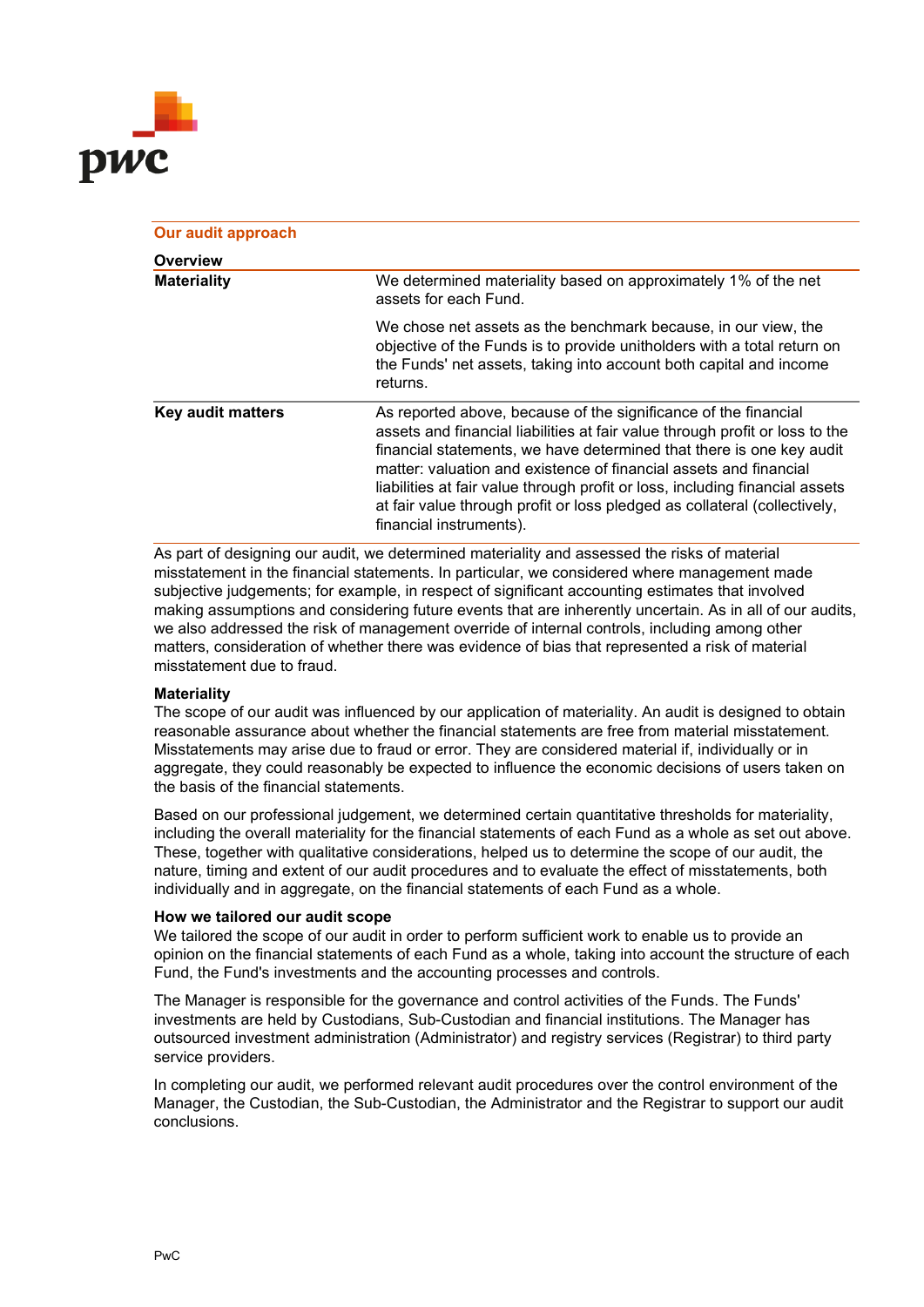

### **Other information**

The Manager is responsible for the other information. The other information comprises the information included in the annual report, but does not include the financial statements and our auditor's report thereon.

Our opinion on the financial statements does not cover the other information and we do not express any form of audit opinion or assurance conclusion thereon.

In connection with our audit of the financial statements, our responsibility is to read the other information and, in doing so, consider whether the other information is materially inconsistent with the financial statements or our knowledge obtained in the audit, or otherwise appears to be materially misstated. If, based on the work we have performed on the other information that we obtained prior to the date of this auditor's report, we conclude that there is a material misstatement of this other information, we are required to report that fact. We have nothing to report in this regard.

### **Responsibilities of the Manager for the financial statements**

The Manager is responsible for the preparation and fair presentation of the financial statements in accordance with NZ IFRS and IFRS, and for such internal control as the Manager determines is necessary to enable the preparation of financial statements that are free from material misstatement, whether due to fraud or error.

In preparing the financial statements, the Manager is responsible for assessing each Fund's ability to continue as a going concern, disclosing, as applicable, matters related to going concern and using the going concern basis of accounting unless the Manager either intends to liquidate a Fund or to cease operations, or has no realistic alternative but to do so.

### **Auditor's responsibilities for the audit of the financial statements**

Our objectives are to obtain reasonable assurance about whether the financial statements, as a whole, are free from material misstatement, whether due to fraud or error, and to issue an auditor's report that includes our opinion. Reasonable assurance is a high level of assurance, but is not a guarantee that an audit conducted in accordance with ISAs (NZ) and ISAs will always detect a material misstatement when it exists. Misstatements can arise from fraud or error and are considered material if, individually or in the aggregate, they could reasonably be expected to influence the economic decisions of users taken on the basis of these financial statements.

A further description of our responsibilities for the audit of the financial statements is located at the External Reporting Board's website at:

<https://www.xrb.govt.nz/assurance-standards/auditors-responsibilities/audit-report-2/>

This description forms part of our auditor's report.